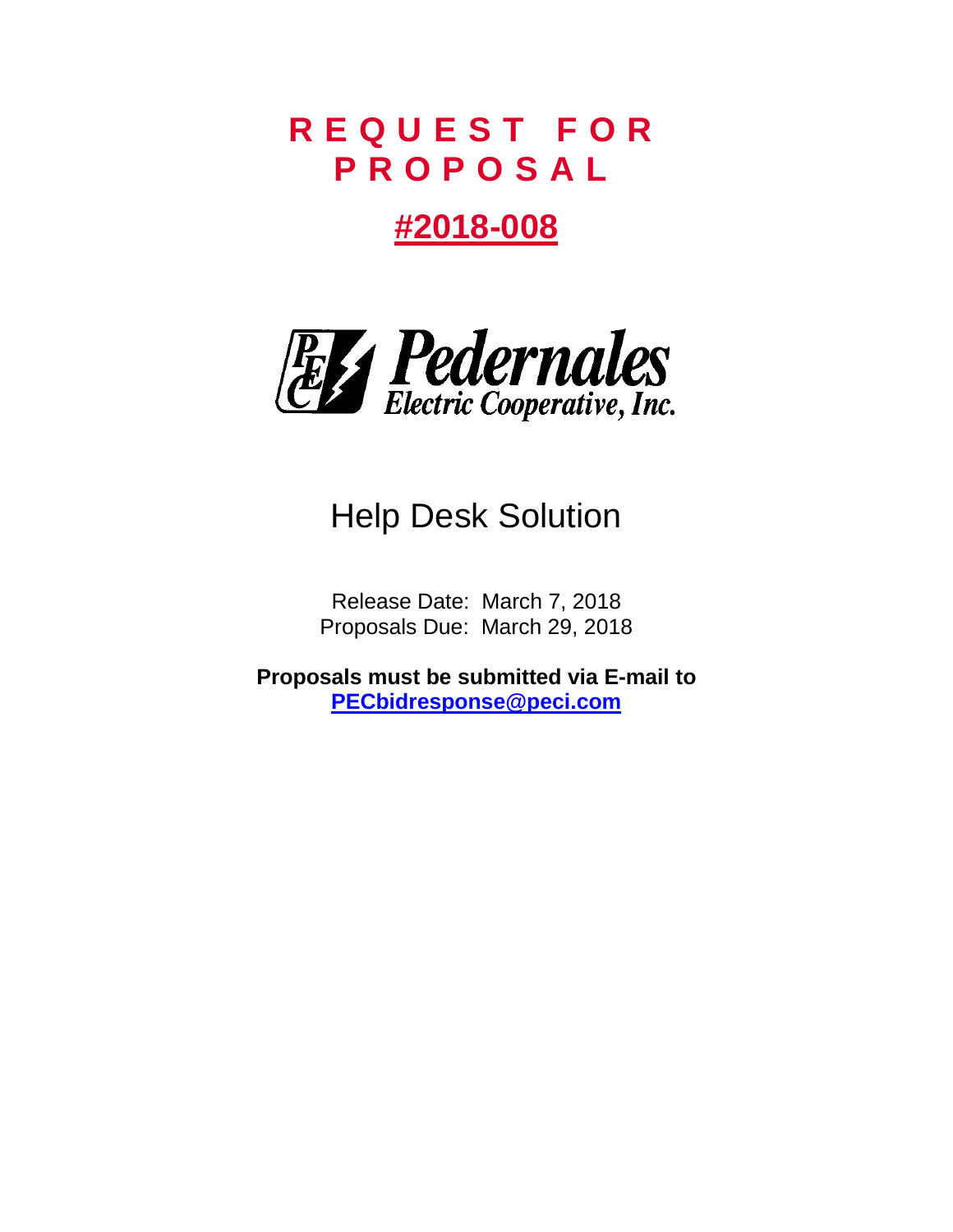## **002 - TABLE OF CONTENTS**

<span id="page-1-0"></span>

## **003 - BACKGROUND**

<span id="page-1-1"></span>Pedernales Electric Cooperative, Inc. ("PEC") is a private electric utility owned by the members we serve. On behalf of our member/owner community, PEC is an industry-recognized leader providing outstanding service and reasonably priced electricity to homes and businesses for more than 75 years. We service more than 280,000 meters in twenty-four counties in Texas. Our Headquarters is located in Johnson City, Texas. PEC has offices located throughout its service area.

PEC's operational commitment is to provide [reliable electricity](http://www.pec.coop/About/Reliable.aspx) and excellent [service](http://www.pec.coop/About/Service.aspx) to members at competitive prices and to guide responsible stewardship of our resources and provide a rewarding, fair, and safe work place for our employees. As a cooperative, PEC is owned by the "members" it serves. Members—not stockholders—invest in the Cooperative through their electric billings and share in the Co-op's margins. Because of this unique business model, PEC members demand the best service, reliability, and management.

PEC's Information Technology Department through this request for proposal ("RFP") seeks proposals ("Proposals") from qualified persons or entities ("Respondents") interested in providing a Help Desk/Service Desk software tool that will be used to report and track user conditions that require assistance.

## **004 - SCOPE OF SERVICE**

<span id="page-1-2"></span>The Respondent's RFP response must include the necessary labor and other associated services to develop the following scope and deliverables.

In the past, Pedernales Electric Cooperative has utilized an on site software application, to track service requests and is now interested in identifying and implementing a robust, dependable, easily configurable and user friendly Service Desk software tool for this purpose. There is no hard/fast restriction to either an on site or cloud based solution. The overall solution, including industry level security features, and implementation/launch strategies for each, will be taken into consideration. With PEC's IT Department utilizing Agile methodology for managing its project and exception item work, a tool that operates effectively with this methodology will be strongly considered.

The Help Desk Software for consideration should contain the following characteristics, functionality, and abilities:

- $\bullet$  End User ability to report an issue via  $$ 
	- o telephone with agent
	- o web portal
	- o mobile app
	- o email
- Provides a roles based security scheme for the users and admins
- Ability to configure outbound messaging to end user(s) via
	- o email and/or
	- o SMS
- Ability to apply PEC brand to user facing screens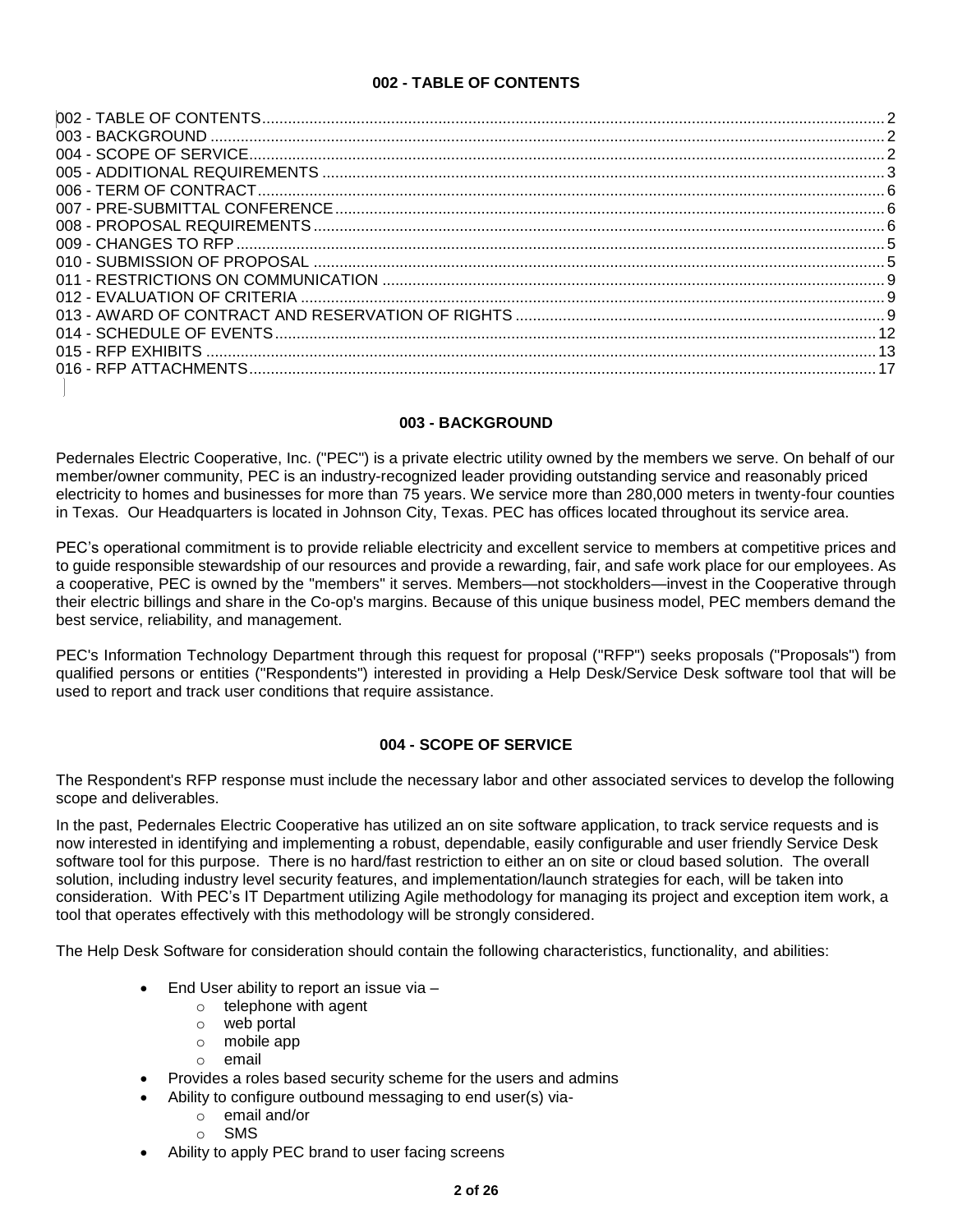- Ticketing each issue logged with a unique sequential ID for quick retrieval and reporting
- Configurable ticket template in order to capture specific information
- Configurable ticket priority schemes (based on product and/or users)
- Ability to create advance dated tickets for forward scheduling events/services
- No user deletion of tickets
- Ability for agent and end user to open, cancel, and close tickets
- Ability for agents to re-open previously closed tickets
- Configurable workflows and workgroups for ticket handling
- Ability to recognize and offer grouping of like events/issues to correctly size the problem
- Ability to capture user system screenshots within the ticket
- Contains and utilizes a learning knowledge base
- FAQs available for end users
- Ability to interface/integrate with other systems(telephone, Project, ERP development, HelpStar)
- Utilize Active Directory for single sign on functionality
- Configurable Service Level Alerts
- Interacts well with Agile project methodology
- No limit to ticket attachments
- Ability to manage queue views for resource back-ups
- Onboarding and Offboarding workflows
- Provide avenues for pre-configured and custom reporting

#### **Optional Functionality**

- Configurable troubleshooting scripting for agents
- Automatic ticket assignment based on configurable criteria
- Asset Management
- Product Life Cycle Management
- Ability to route tickets based on managed resource skills and/or authorizations.
- Widget Support EU ability to search knowledge base, Live Chat, Contact Form
- Supports 'gamification'

#### **Optional Services**

- Installation/Implementation
- User/Administration training
- Ability to remote connect (within the application) to end user for troubleshooting

# **005 - ADDITIONAL REQUIREMENTS**

<span id="page-2-0"></span>Bonds. NOT APPLICABLE.

Bid Bond: PEC may require Respondent to submit a Bid Bond, made payable to PEC, executed by a corporate surety acceptable to PEC who is licensed pursuant to the Texas

Code and listed on the United States Department of the Treasury's Listing of Approved Sureties (Dept Circular 570) in the amount of \$1,000, or 5% of the total agreement value, whichever is greater. The Bid Bond shall be valid for one hundred twenty (120) days following the deadline for submission of proposals. The Bid Bond must be accompanied by an original signed and notarized Power-of-Attorney bearing the seal of the issuing surety company and reflecting that the signatory to the Bid Bond is a designated Attorney-in-Fact. If Respondent is not selected, PEC will not collect on the Bid Bond, but may keep an electronic copy and return the Bid Bond.

#### If a Bid Bond is required by PEC, failure to include a Bid Bond with submittal will automatically disqualify Respondent from further award consideration.

Payment Bond. If the contract is in excess of \$50,000, the selected Respondent shall provide a Payment Bond as security for all persons supplying labor and material in the performance of the contract. Said Payment Bond shall be executed by a corporate surety acceptable to PEC, licensed pursuant to the Texas Insurance Code in the full amount of the contract price. Said Payment Bond must be in a form acceptable to PEC. Said Payment Bond must have attached thereto a Power of Attorney as evidence of the authority of the person executing the Payment Bond to bind the surety. This Payment Bond must be furnished in compliance with the statutory requirements the Texas Property Code, chapter 53. This Payment Bond must be executed and delivered to PEC prior to commencement of work under the contract.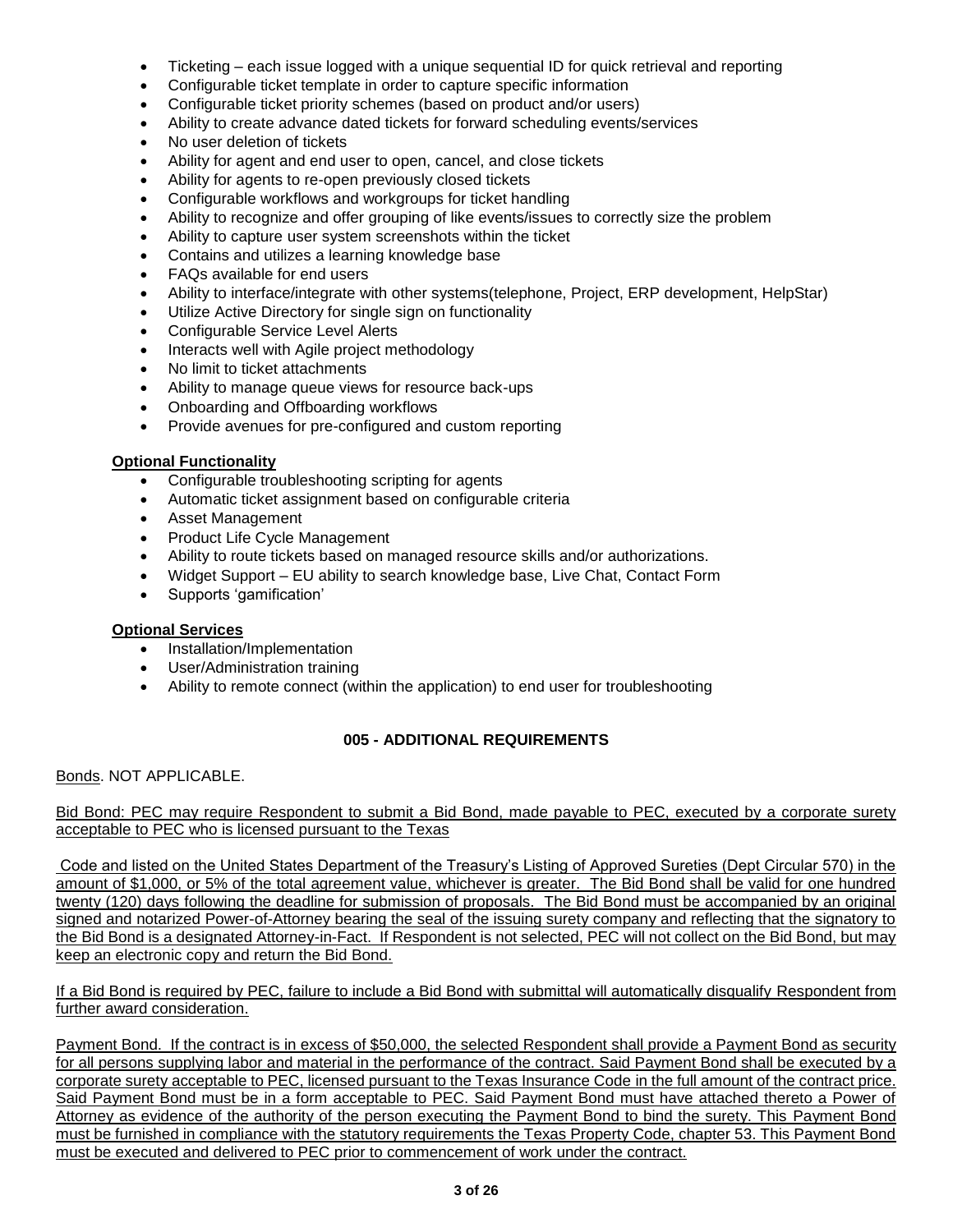Performance Bond. If the contract is in excess of \$100,000, the selected Respondent shall provide a Performance Bond made payable to PEC, executed by a corporate surety acceptable to PEC who is licensed pursuant to the Texas Insurance Code in the full amount of the Contract price to cover the selected Respondent's faithful performance of the obligations under the contract. Said Performance Bond must be in a form acceptable to PEC. Said Performance Bond shall further provide that the surety shall indemnify for all damages or losses resulting from the principal's default. Said Performance Bond shall further guarantee the principal's performance of all terms and obligations under the contract. Said Performance Bond must have attached thereto a Power of Attorney as evidence of the authority of the person executing the Performance Bond to bind the surety. This Performance Bond must be executed and delivered to PEC prior to commencement of work under the contract.

Respondent's failure to deliver Performance and/or Payment Bonds to PEC which comply with the requirements herein within 10 days after demand shall be a material breach of the contract.

## **Identification:**

- 1. Respondent Vehicle(s) Logo The Selected Respondent's vehicle(s) including subcontractor vehicle(s) must be clearly marked with the company name. Vehicle(s) must be easily identified by a respective company logo.
- 2. Uniform and ID Badges All Selected Respondent's personnel including subcontractor's personnel, must wear respective company uniforms and ID Badges at all times.

## **Background Checks:**

At PEC's request, and at any time, Respondent shall provide to PEC for its review (documentation consisting of a written resume or curriculum vitae of each proposed individual who Respondent anticipates will provide Services or perform any portion of the Services. The resume or curriculum vitae shall contain the information set forth below. Before assigning an individual to act whether as an initial assignment or a subsequent assignment, Respondent will notify PEC in person or by electronic mail of the proposed assignment, will provide PEC with a written resume or curriculum vitae, and will obtain PEC's approval. Personnel who PEC determines in its sole discretion at any time do not have the requisite skills to perform the tasks or activities assigned to them shall not be permitted to perform any portion of the Services. Respondent shall not assign any of the Services or permit such party to perform any portion of the Services without PEC's prior written approval.

- *Whether the proposed personnel is a full-time employee of Respondent;*
- *The educational background and relevant experience of the personnel; and*
- *The home base from which the personnel will travel to PEC's site.*

Respondent may be requested to conduct employee background checks, which may include controlled substance testing, criminal background screening, and a motor vehicle record check to the extent allowable by law.

PEC, at its sole discretion, may request a criminal background check on any personnel entering PEC or PEC's member's property.

PEC reserves the right to audit or perform background checks on Respondent's personnel to confirm satisfaction with PEC requirements.

Respondent will confirm in writing that its personnel assigned to perform Services has successfully met Respondent's screening and background checking requirements conducted or caused to be conducted for each such personnel either as a part of their hiring or prior to assignment to perform Services under an SOW ensuring that each of Respondent's personnel meet the minimum qualifications of the position and has successfully completed all employment eligibility, background checks and screening.

All costs related to such background checks shall be the responsibility of Respondent.

## **INTELLECTUAL PROPERTY**

<span id="page-3-0"></span>If selected, Respondent agrees to abide by the following regarding intellectual property rights: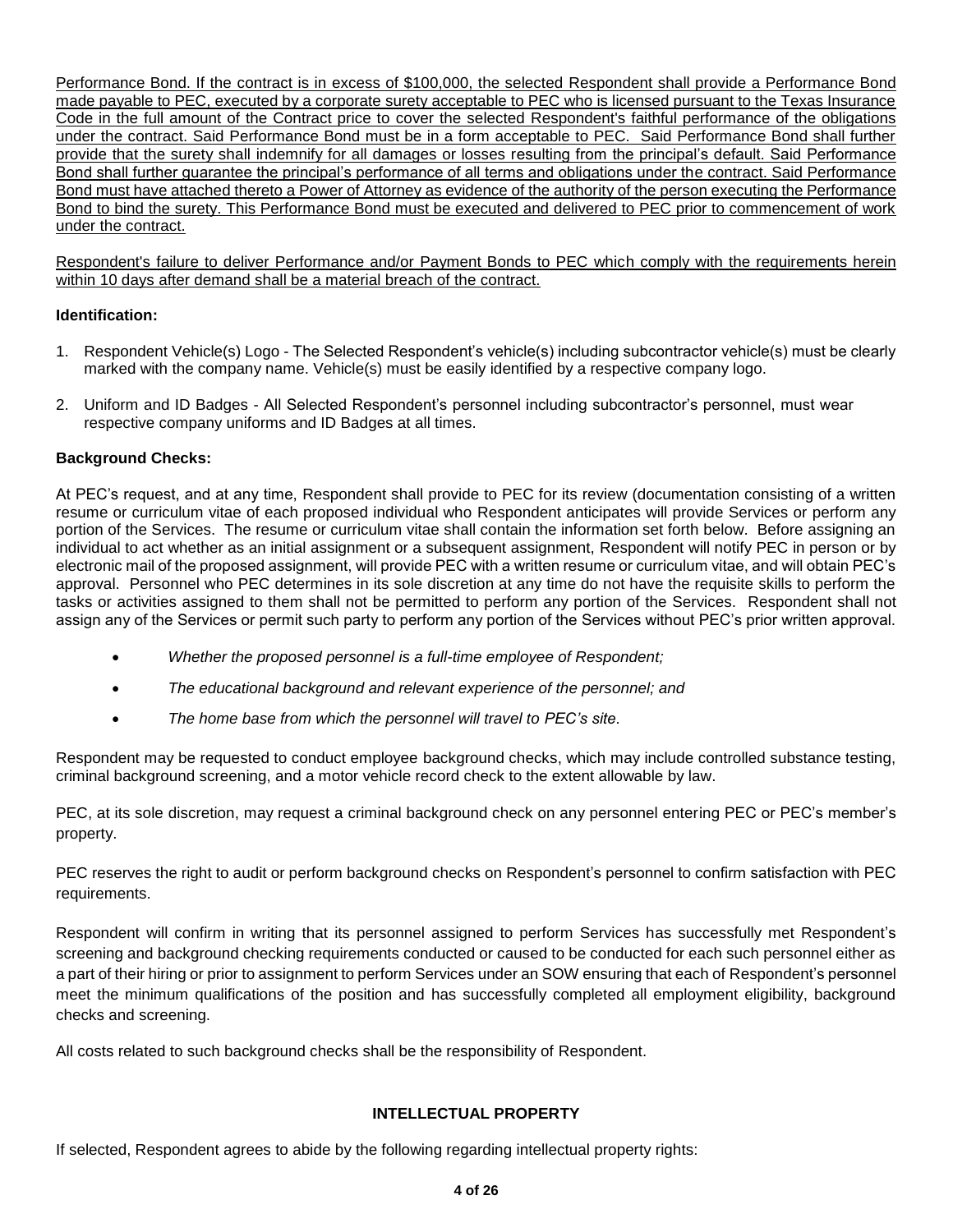**Intellectual Property Rights.** As used herein, "Intellectual Property Rights" means copyrights, trademarks, patents, inventions, trade secrets and all other intellectual property rights as may exist now or hereafter come into existence and all renewals and extensions thereof and improvement and modifications thereto. All pre-existing Intellectual Property Rights of PEC that are utilized in connection with Respondent's performance of the services hereunder shall remain the sole exclusive property of PEC, as the case may be.

## **RESERVED**

Subject to PEC's full payment for the services actually delivered to PEC, Respondent hereby grants to PEC in connection with its use of the deliverables a non-exclusive, perpetual, non-transferable, fully-paid license, and agrees to cause its subcontractors or personnel to grant, royalty-free, worldwide, irrevocable right and license to use, for PEC's internal business purposes, any of Respondent's Intellectual Property Rights to the extent included in or required to use a deliverable as contemplated under the Agreement. Further, Respondent and PEC agree that any work of authorship, including but not limited to any computer program or software specifically designed for PEC, is a "work made for hire" within the meaning of 17 United States Code Section 101 in that it is a work that has been specially ordered or commissioned by PEC for use as a contribution to a collective work, as part of an audiovisual work, as a translation, as a supplementary work, as a compilation and/or as an instructional text.

**Indemnification:** In addition to all other indemnification obligations, Respondent shall hold PEC harmless, defend and indemnify PEC from the payment of any royalties, damages, losses or expenses including attorney's fees for suits, claims or otherwise, arising out of infringement or alleged infringement of copyrights, patents, materials and methods used in the project or misappropriates any trade secret of any third party. Further, if Respondent has reason to believe that the design, service, process or product specified is an infringement of an intellectual property right or misappropriation of any trade secret of any third party, Respondent shall promptly give such information to PEC.

Upon receipt of notification that a third party claims that the software, hardware or both the software and the hardware or any other deliverable infringes upon any United States patent or copyright or otherwise misappropriates any trade secret of any third party, Respondent will immediately at PEC's discretion:

- a) obtain, at Respondent 's sole expense, the necessary license(s) or rights that would allow PEC to continue using the software, hardware, or both the software and hardware or any other deliverable, as the case may be;,
- b) alter the software, hardware, or both the programs and hardware or any other deliverable so that the alleged infringement or misappropriation is eliminated; or
- c) Refund PEC such costs for any such software or hardware.

In addition, Respondent will reimburse PEC for any expenses incurred by PEC to implement emergency backup measures if PEC is prevented from using the software, hardware, or both the software and hardware or any other deliverable while the dispute is pending.

Respondent further agrees to:

- a) assume the defense of any claim, suit, or proceeding brought against PEC for infringement of any United States patent or copyright or misappropriation of a trade secret of a third party arising from the use and/or sale of the equipment or software under this Agreement,
- b) assume the expense of such defense, including costs of investigations, reasonable attorneys' fees, expert witness fees, damages, and any other litigation-related expenses, and
- c) indemnify PEC against any monetary damages and/or costs awarded in such suit;

Provided that:

- 1. Respondent is given sole and exclusive control of all negotiations relative to the settlement thereof, but that Respondent agrees to consult with PEC during such defense or negotiations and make good faith effort to avoid any position adverse to the interest of PEC,
- 2. the software, hardware, or both or any other deliverable is used by PEC in the form, state, or condition as delivered by Respondent or as modified without the permission of Respondent, so long as such modification is not the source of the infringement claim,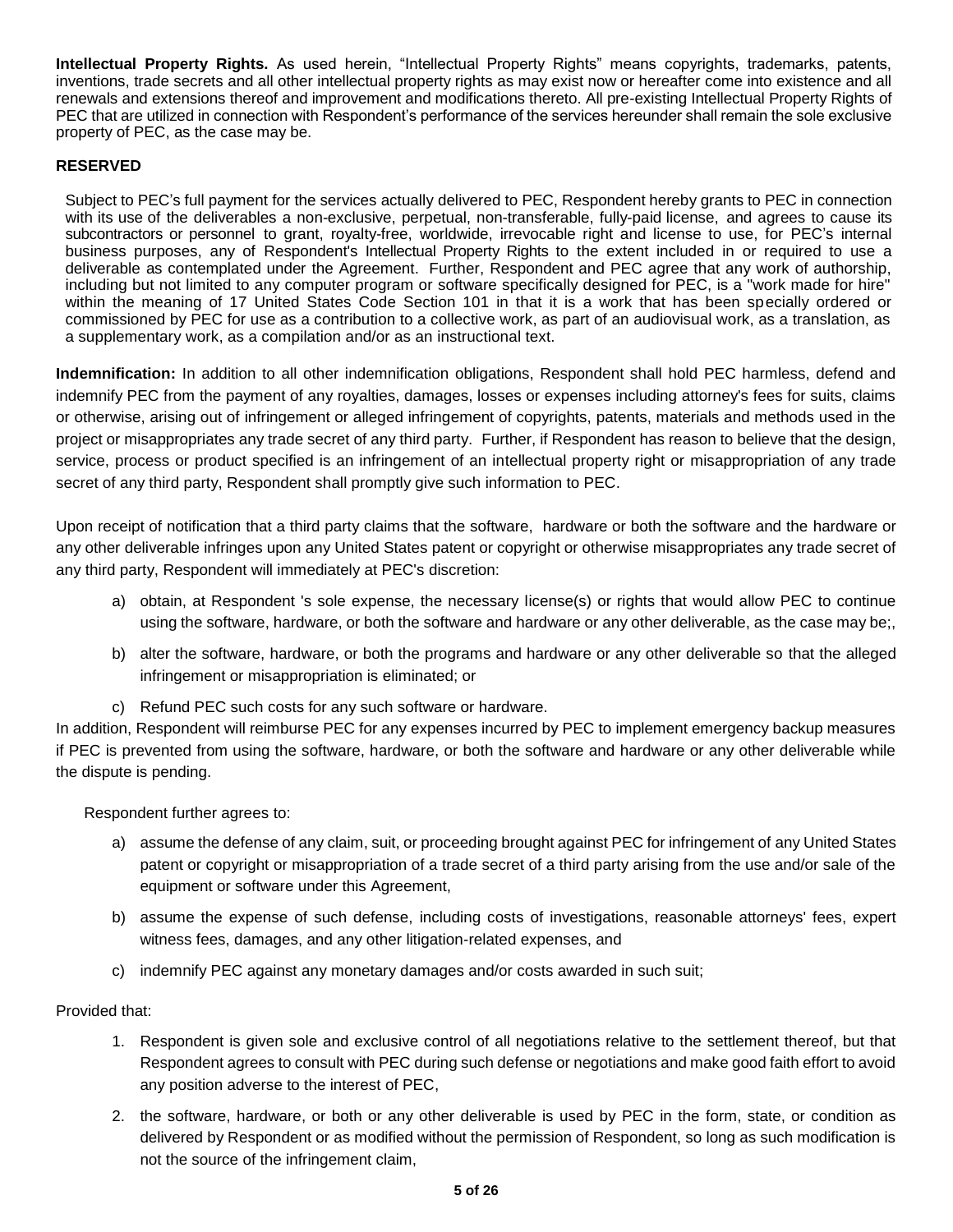3. the liability claimed shall not have arisen out of PEC's negligent act or omission, and PEC promptly provides Respondent with written notice within 30 days following the formal assertion of any claim with respect to which PEC asserts that Respondent assumes responsibility under this section.

#### **006 - TERM OF CONTRACT**

A contract awarded in response to this RFP will be for a two (2) year period with options to renew for additional one (1) year periods.

## **007 – PRE-SUBMITTAL CONFERENCE**

<span id="page-5-0"></span>A **Mandatory Pre-Submittal Conference Call** will be held at **Tuesday, March 20, 2018 at 11:00 a.m., Central Time**. **R.S.V.P. is required**. Respondents are encouraged to prepare and submit their questions in writing in advance to the Procurement Specialist identified in Section 011 – Restrictions on Communication to expedite the proceedings. PEC's responses to questions received by this due date may be distributed at the Pre-Submittal Conference and posted with this solicitation.

#### **R.S.V.P. with the names of attendees, no later than Tuesday, March 20, 2018, 9:00 a.m., Central Time to Procurement Specialist Dayna Thompson, [Procurement@peci.com](mailto:Procurement@peci.com)** *.*

Any oral responses provided by PEC staff at the Pre-Submittal Conference shall be preliminary. Any oral response given at the Pre-Submittal Conference that is not confirmed in the written summary of the Pre-Submittal Conference or by a subsequent addendum shall not be official or binding on PEC. Only written responses shall be official and all other forms of communication with any officer, employee or agent of PEC shall not be binding on PEC.

## **008 - PROPOSAL REQUIREMENTS**

<span id="page-5-1"></span>Respondent's Proposal shall include the following items in the following order, noted with the appropriate heading as indicated below. If Respondent is proposing as a team or joint venture, provide the same information for each member of the team or joint venture.

#### **Submit one complete electronic proposal in an Adobe PDF format unless otherwise indicated below, proposal must be organized in the order as described below.**

#### TABLE OF CONTENTS

EXECUTIVE SUMMARY. The summary shall include a statement of the work to be accomplished, how Respondent proposes to accomplish and perform each specific service and any unique problems perceived by Respondent and solutions.

GENERAL INFORMATION FORM. Complete Attachment A, Part One of this RFP.

EXPERIENCE, BACKGROUND & QUALIFICATIONS OF RESPONDENT FIRM. Complete Attachment A, Part Two of this RFP.

APPROACH PLAN Complete Attachment A, Part Three of this RFP.

PRICING SCHEDULE. Complete Attachment B of this RFP.

LITIGATION DISCLOSURE FORM. Complete and submit the Litigation Disclosure Form, found in this RFP as Attachment C. If Respondent is proposing as a team or joint venture, then all persons or entities who will be parties to the contract (if awarded) shall complete and return this form.

PROOF OF INSURABILITY. Each Respondent shall submit a copy of its current insurance certificate and affirm its commitment to insure for the types of coverages and at the levels specified in this RFP if awarded a contract.

VENDOR INFORMATION FORM. If PEC has not awarded your company a PO within the last 24 months, please provide the following documents: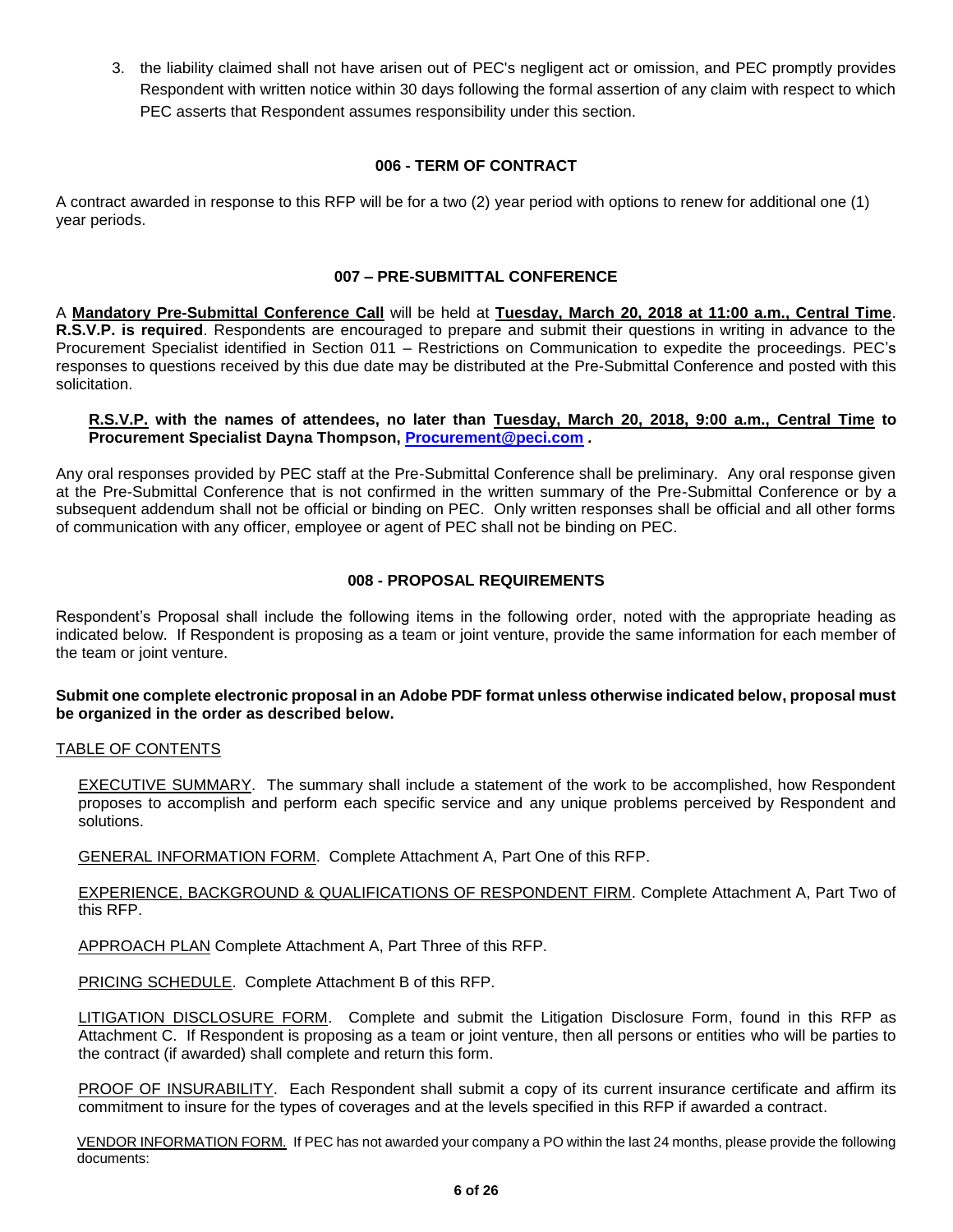- a. A completed [Vendor Information Form](https://www.pec.coop/vendor/) (https://www.pec.coop/vendor/)
- b. A completed [IRS W9 Form](https://www.pec.coop/vendor/)
- c. A completed [PEC Electronic Payment Form](https://www.pec.coop/vendor/)

SIGNATURE PAGE. Respondent must complete, sign and submit the Signature Page found in this RFP as Attachment D. The Signature Page must be signed by a person, or persons, authorized to bind the entity, or entities, submitting the proposal.

BID BOND. NOT APPLICABLE.

FINANCIAL INFORMATION. Submit an electronic copy of Respondent's three most recent annual financial statements, prepared in accordance with Generally Accepted Accounting principles, audited by an independent Certified Public Accountant.

PROPOSAL CHECKLIST. Complete Attachment G.

Respondent is expected to examine this RFP carefully, understand the terms and conditions for providing the goods or services listed herein and respond completely. FAILURE TO COMPLETE AND PROVIDE ANY OF THESE PROPOSAL REQUIREMENTS MAY RESULT IN THE RESPONDENT'S PROPOSAL BEING DEEMED NON-RESPONSIVE AND THEREFORE DISQUALIFIED FROM CONSIDERATION.

#### **009 – CHANGES OR AMENDMENTS TO RFP**

<span id="page-6-0"></span>Changes or amendments to this RFP made prior to bid opening shall be issued in writing via addendum either through PEC's solicitation website or direct e-mail transmission. If the RFP was originally released through PEC's solicitation website it is each Respondent's responsibility to check that website for any addendum until the Proposal due date. Otherwise, changes or amendments to the RFP will be transmitted directly to potential Respondents. No oral statement of any person shall modify or otherwise change or affect the terms, conditions or specifications stated in the RFP.

## **010 – SUBMISSION OF PROPOSAL**

<span id="page-6-1"></span>Submission Proposals.

Proposals must be submitted via E-mail to **[PECbidresponse@peci.com](mailto:PECbidresponse@peci.com)** no later than **Thursday, March 29, 2018, 11:00 a.m., Central Time.** No hard copies of Proposals (other than submitting any original Bid Bond as may be required). E-mail Subject field should be marked with the following project name and number, **"2018-008 Help Desk Solution, Attn: Dayna Thompson."** Any Proposal or modification to a Proposal received after the due date shall not be considered, and will be deemed non-responsive.

Proposal Format. Each proposal shall be typewritten, single spaced and submitted on 8  $\frac{1}{2}$ " x 11" white paper. Font size shall be no less than 10-point type. All pages shall be numbered margins shall be no less than 1" around the perimeter of each page. Unnecessarily elaborate brochures, artwork, bindings, visual aids, expensive paper or other materials beyond that sufficient to present a complete and effective submission are not required. Websites, or URLs shall not be submitted in lieu of the written Proposal. Each Proposal must include the sections and attachments in the order listed in the RFP Section 008 Proposal Requirements. Unnecessarily elaborate artwork or other materials beyond that sufficient to present a complete and effective submission are not required. Failure to meet the above conditions may result in disqualification of the Proposal or may negatively affect scoring.

Modified Proposals. Any Proposal may be modified provided such modification is received prior to the due date for submission of Proposals and submitted in the same manner as the original Proposal. Please provide a cover letter with the modified Proposal, indicating it is a modified Proposal and that the original Proposal is being withdrawn.

Proposal Size. Attached files must not exceed twenty-five megabytes in size.

Proposal Receipt. Receipt of Proposal will be emailed to the Respondent as proof of time and date stamp. Failure to receive an email from PEC may indicate the Proposal has not been received. It is the responsibility of the Respondent to obtain confirmation of receipt prior to the submission deadline addressed to [Procurement@peci.com](mailto:Procurement@peci.com) and [PECbidresponse@peci.com.](mailto:PECbidresponse@peci.com)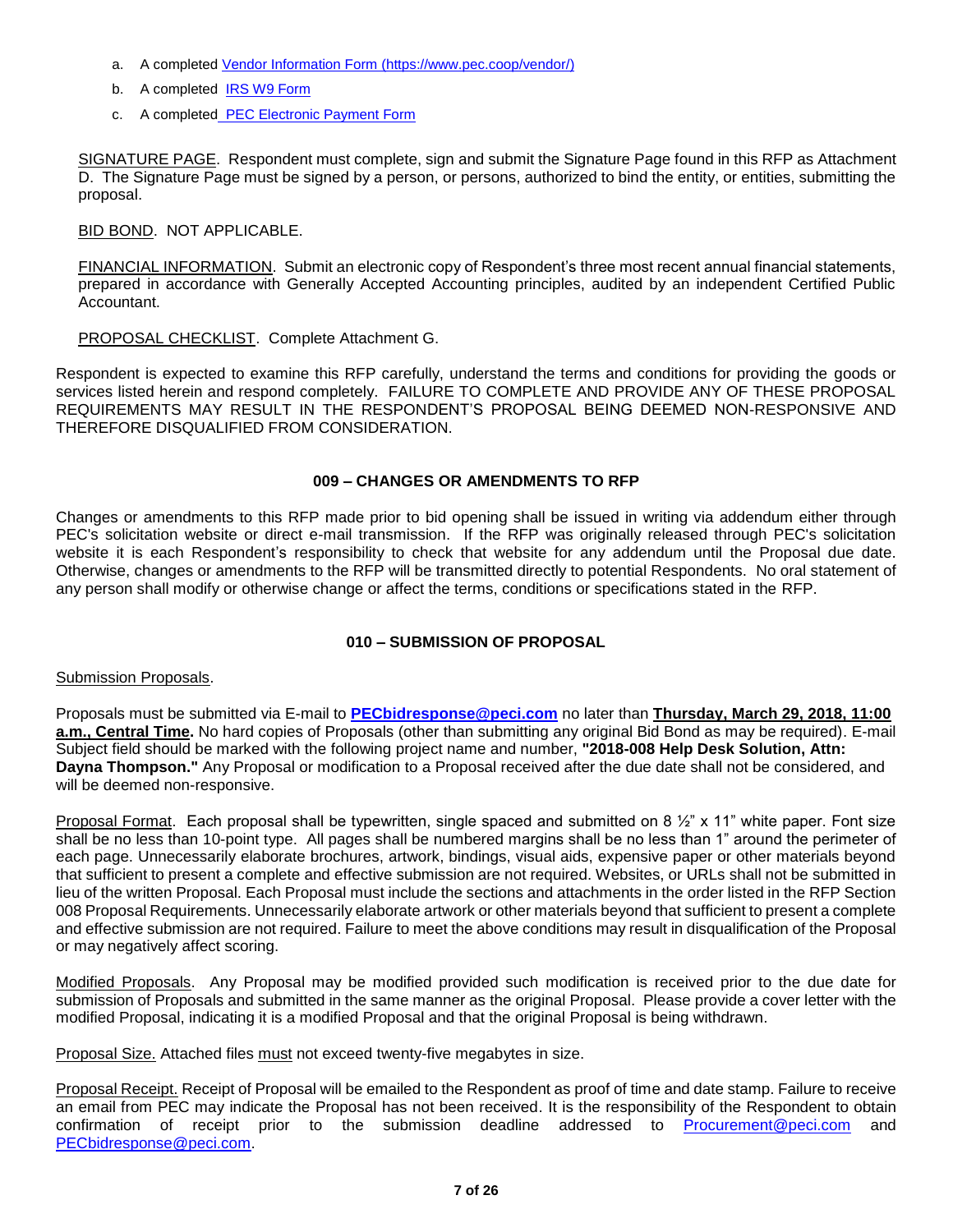## Correct Legal Name.

Any Respondent in its Proposal shall correctly state the true and correct name of the individual, proprietorship, corporation, limited liability company and /or partnership responsible for performing the services or delivering the goods requested in this RFP (clearly identifying the responsible general partner and all other partners who would be associated with the contract, if any). No nicknames, abbreviations (unless part of the legal title), shortened or short-hand, or local "handles" will be accepted in lieu of the full, true and correct legal name of the entity. These names shall comport exactly with the corporate and franchise records of the Texas Secretary of State and Texas Comptroller of Public Accounts. Individuals and proprietorships, if operating under other than an individual name, shall match with exact Assumed Name filings. Corporate Respondents and limited liability company Respondents shall include the 11-digit Comptroller's Taxpayer Number on the General Information form found in this RFP as Attachment A.

If an entity is found to have incorrectly or incompletely stated its name or failed to fully reveal its identity on the General Information form, the Procurement Manager, in her or his discretion, may suspend consideration of any Proposal at any point in the contracting process.

Firm Offer. All provisions in a Respondent's Proposal, including any estimated or projected costs, shall remain valid for ninety (90) days following the deadline date for submissions or, if a Proposal is accepted, throughout the entire term of the contract.

Cost of Proposal. Any cost or expense incurred by the Respondent that is associated with the preparation of the Proposal, the Pre-Submittal conference, if any, or during any phase of the selection process, shall be borne solely by Respondent.

## Confidentiality, Ethics and Reporting

Open Records. PEC is subject to an Open Records Policy adopted by its Board of Directors and a Designation of Competitive Matters adopted by its Board of Directors. Any information deemed to be confidential or proprietary by Respondent should be clearly noted. PEC may withhold public access to such records or applicable portions thereof, when it is or contains information, including pricing information, that, if released, would give advantage to a PEC Competitor (as defined in the Designation of Competitive Matters) or bidder; trade secrets obtained from a person and privileged or confidential by statute or judicial decision; commercial or financial information for which disclosure would cause competitive hard to the person from whom the information was obtained; contract drafts, term-sheets, letters of intent, and other contract materials related to the items listed above. If another party requests access to information marked confidential, then PEC shall ask Respondent if the information may be released.

PEC Information. All information regarding PEC furnished or available to Respondent under this Agreement including, without limitation, any Purchase Order or any customer information, is confidential information (and shall be included within the defined term "Confidential Information") and shall not be disclosed by Respondent to any person or entity other than Respondent's employees having a need to know such information to perform Respondent's duties and obligations under this Agreement. Additionally, Respondent shall not disclose to any third party, including, but not limited to Respondent's subcontractors, affiliates or agents, any Confidential Information without PEC's prior written consent. Respondent shall protect such Confidential Information with a degree of care at least as restrictive as it uses to protect its own confidential information, which in any event shall be no less than a reasonable degree of care. Respondent shall only use such Confidential Information solely in connection with performing the Services under this Agreement. Upon PEC's request, Respondent shall promptly return to PEC or destroy such Confidential Information, as PEC may instruct. If disclosure is required by law, then Respondent shall immediately notify PEC in writing of the existence, terms and circumstances surrounding the request so that PEC may, in its sole discretion, seek a protective order or other appropriate remedy and/or take steps to resist or narrow the scope of the disclosure sought by such request. Respondent shall use its best efforts to assist PEC in obtaining proprietary or confidential treatment of the information by the third party to whom the information is disclosed, and will, to the extent such remedies are available, seek protective orders limiting the dissemination and use of the information. Nothing herein diminishes PEC's right to challenge any law or legal proceeding requiring the disclosure.

Information Security. Respondent represents and agrees that it has and will maintain in place commercially reasonable precautions to safeguard the confidentiality, security and integrity of Confidential Information. These precautions shall include, as applicable, (A) contractual restrictions on access to the information by vendors and other third parties, (B) intrusion detection systems on all information systems of PEC maintained or controlled by Respondent, and (C) notification procedures for notifying PEC promptly in the event a security or information breach or disclosure is detected or suspected, as well as other response programs when there is a suspected or detected unauthorized disclosure, access or attempted access of PEC's information. These precautions shall include, as appropriate: (i) access controls to PEC's Information systems, including controls to identify and permit access only to authorized individuals and controls to prevent access to PEC's Information through fraudulent means, (ii) employee controls and training, (iii) physical access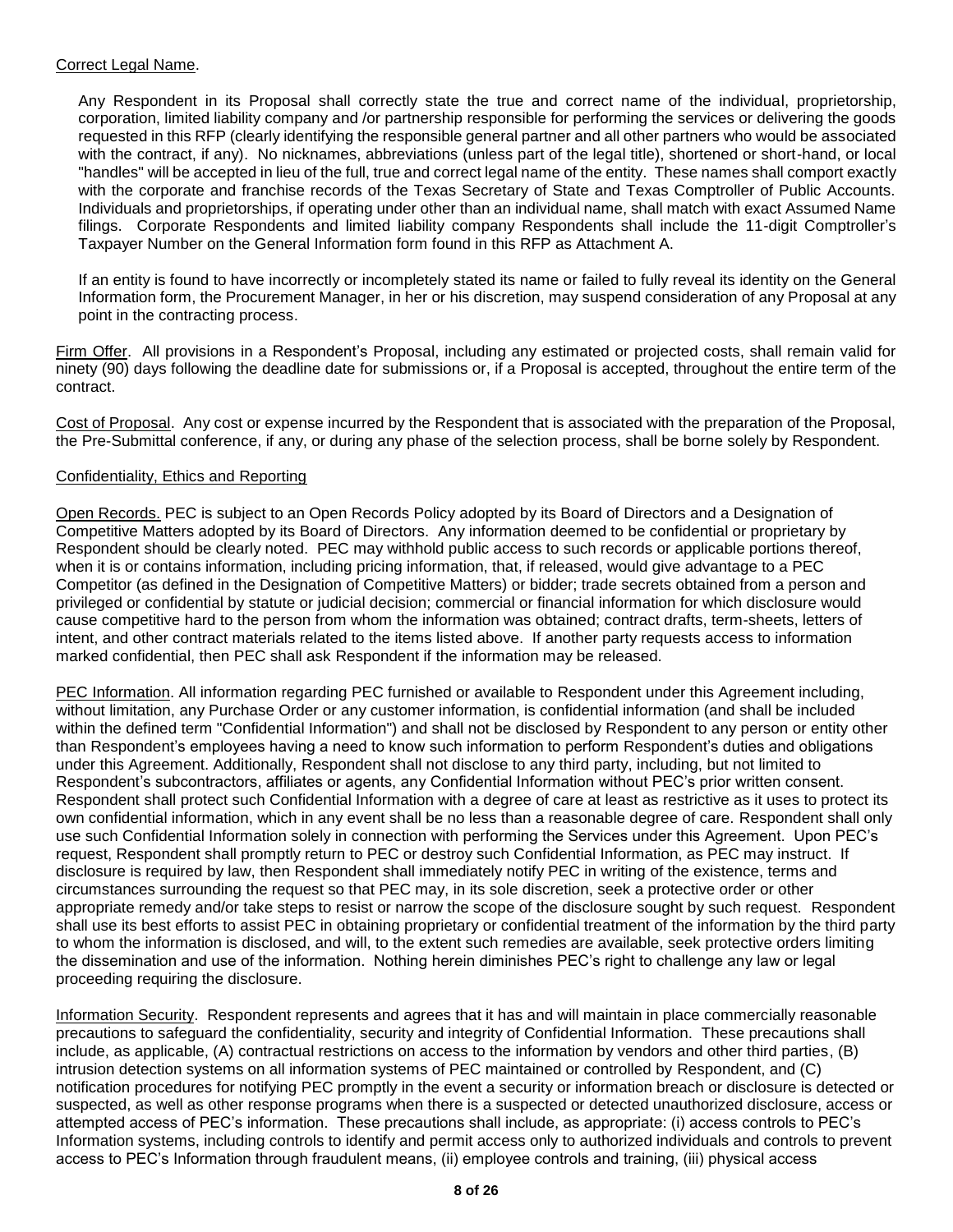restrictions at locations where PEC Information is located; (iv) encryption of electronic PEC Information when appropriate or legally required and (v) a disaster recovery plan as appropriate to protect against loss or damage to PEC Information due to potential hazards such as fire or water damage or technological failures. Respondent agrees that it will (i) monitor the foregoing measures with periodic audits or testing and (ii) provide copies (or excerpts) of the same to extent Respondent is not otherwise subject to a confidentiality requirement or that disclosure of such audit or testing does not present a security risk for Respondent to inform PEC that Respondent is implementing such provisions. "PEC Information" includes any personal identifying information or sensitive personal information including information on members of PEC or otherwise contains materials that, in either party's reasonable determination, are the subject of relevant privacy law, rule or regulation.

Ethics and Reporting. PEC is subject to an Ethics and Compliance Reporting Policy adopted by its Board of Directors effective December 1, 2015 as may be amended from time to time. Any suspected violations of PEC's Code of Ethics, Conflict of Interest Policy, values, and standards of conduct are required to be reported to PEC management, consisting of any manager, director, officer, attorney of PEC or to PEC's Human Resources Department or PEC's Ethics and Compliance Officer.

## **011 – RESTRICTIONS ON COMMUNICATION**

<span id="page-8-0"></span>Each Respondent is prohibited from communicating regarding this RFP or a Proposal with: (1) PEC Board members; (2) PEC employees from the time the RFP has been released until the contract is awarded. These restrictions extend to, phone calls, e-mails and any other contact that results in the discussion of the RFP and/or Proposal submitted by Respondent. Violation of this provision by Respondent and/or its agent may lead to disqualification of Respondent's Proposal from consideration.

However, Respondents may submit written questions concerning this RFP to the Procurement Specialist listed below until **Thursday, March 22, 2018, 11:00 a.m., Central Time**. Questions received after the stated deadline will not be answered. All questions shall be sent by e-mail.

## **Dayna Thompson,** Procurement Specialist **Pedernales Electric Cooperative, Inc., Procurement Department [Procurement@peci.com](mailto:Procurement@peci.com)**

#### **012– EVALUATION OF CRITERIA**

<span id="page-8-1"></span>PEC will conduct a comprehensive evaluation of each Proposal received in response to this RFP. PEC may appoint a selection committee to perform the evaluation (the "Evaluation Committee"). Each Proposal will be analyzed to determine overall responsiveness and qualifications under the RFP. Criteria to be evaluated may include the items listed below. The Evaluation Committee may select all, some, or none of the Respondents for interviews. If PEC elects to conduct interviews, Respondents may be interviewed and re-scored based upon the same criteria. PEC may also request additional information from any Respondent at any time prior to final approval of a selected Respondent. PEC reserves the right to select one or more, or none of the Respondents to provide services. Final approval of a selected Respondent is subject to PEC's Evaluation Committee and originating Department Manager.

Evaluation criteria:

Experience, Background, Qualifications (40 points)

Approach Plans (40 points)

Price (20 points)

#### **013– AWARD OF CONTRACT AND RESERVATION OF RIGHTS**

<span id="page-8-2"></span>PEC reserves the right to award one, more than one or no contract(s) in response to this RFP.

A Contract (as defined herein), if awarded, will be awarded to the Respondent(s) whose Proposal(s) is deemed most advantageous to PEC, as determined by the Evaluation Committee and the originating Department Manager..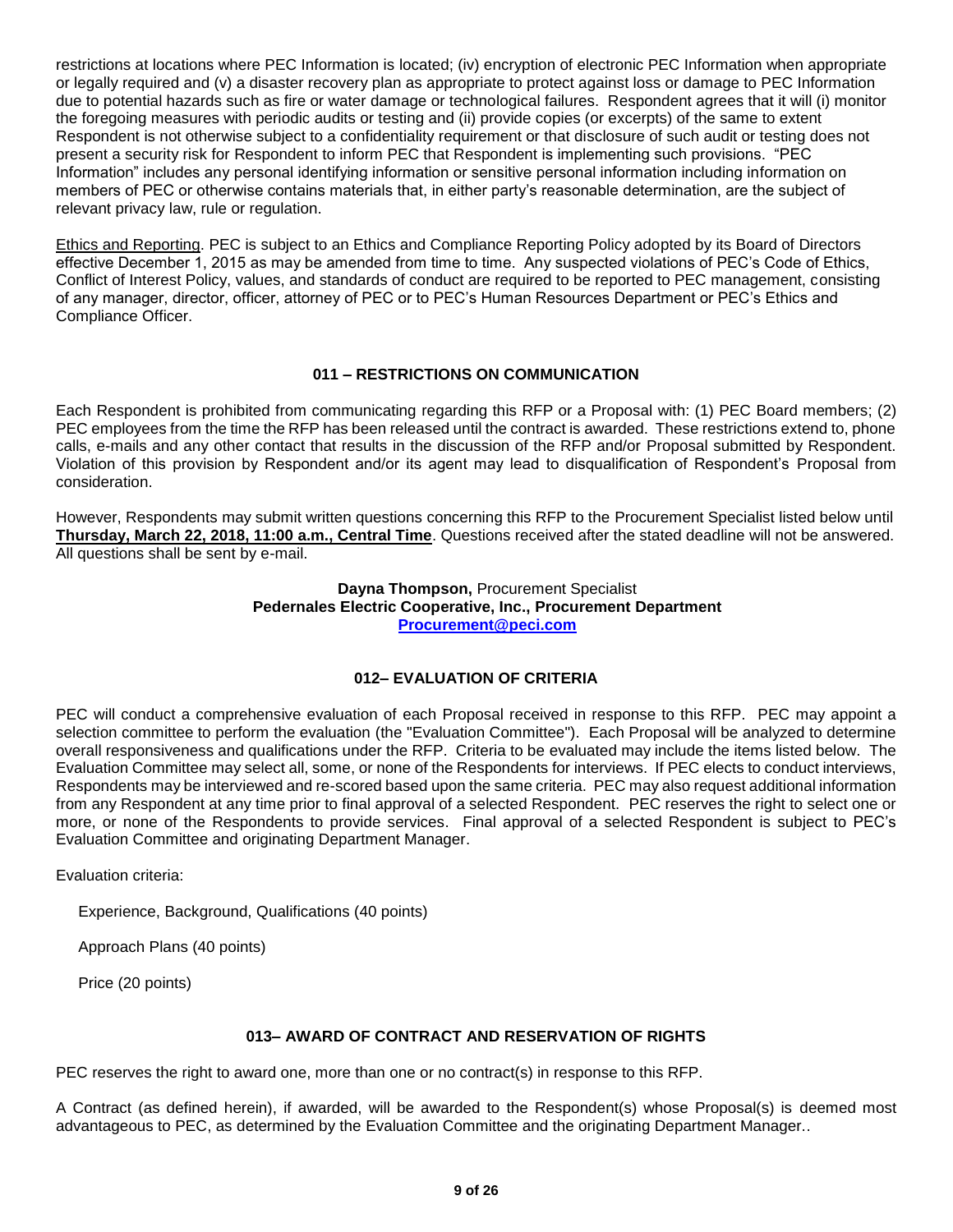PEC may accept any Proposal in whole or in part. If subsequent negotiations are conducted, they shall not constitute a rejection or alternate RFP on the part of PEC. However, final selection of a Respondent is subject to PEC's Evaluation Committee and originating Department Manager.

PEC reserves the right to accept one or more Proposals or reject any or all Proposals received in response to this RFP, and to waive informalities and irregularities in the Proposals received. PEC also reserves the right to terminate this RFP, and reissue a subsequent solicitation, and/or remedy technical errors in the RFP process.

No work shall commence until PEC signs the Contract and Respondent provides the necessary evidence of insurance or bonds as may be required in this RFP and the Contract. The Contract is not binding on PEC until executed by the originating Department Manager, the Chief Executive Officer or an officer of the Board of Directors as may be required by PEC's approval guidelines. . In the event the parties cannot negotiate and execute the Contract within the time specified, PEC reserves the right to terminate negotiations with the selected Respondent and commence negotiations with another Respondent.

This RFP does not commit PEC to enter into the Contract, award any services related to this RFP, nor does the RFP obligate PEC to pay any costs incurred in preparation or submission of a Proposal or in anticipation of the Contract.

If selected, Respondent will be required to comply with the requirements established herein.

Invoicing PEC will be invoiced monthly for all amounts payable by PEC pursuant to the terms hereof. Required documents will be provided to PEC by Selected Respondent for review and approval of invoices. Invoices are payable to the remittance name and address listed on the submitted invoice(s). No payment made to Selected Respondent shall be construed as an acceptance or approval of any of workmanship or materials or construed as a waiver of any claim or right that PEC may then or thereafter have against Selected Respondent.

Invoices must be accompanied by Selected Respondent's material invoice. Selected Respondents will apply their approved Respondent's Cost plus % to applicable line items order to determine price for material and equipment.

All invoices must be emailed to [accounts.payable@peci.com](mailto:accounts.payable@peci.com) with a copy to the appropriate district or location contact person.

No payment shall be due while Selected Respondent is in default in respect of any of the provisions of the Agreement, and PEC may withhold from Selected Respondent the amount of any claim by a third party against either the Selected Respondent or PEC based upon an alleged failure of the Selected Respondent to perform the Services hereunder in accordance with the provisions of the Agreement, the Purchase Order and any applicable Change Order or Change Directive.

The successful Respondent must be able to formally invoice PEC for services rendered, incorporating the iVUE-generated contract and purchase order numbers that shall be provided by PEC.

Conflicts of Interest. This RFP is specifically intended to facilitate the evaluation and selection of a business-to-business partnership. All Respondents shall disclose any possible or actual conflict of interest that a Respondent may have with the interest of PEC. Possible or actual conflicts of interest include, but are not limited to, situations where an owner, investor or employee of a Respondent, or a relative of such a person, is a PEC employee or director, circumstances where a Respondent's clientele includes parties with interests adverse to PEC's interests. If a Respondent is uncertain whether a circumstance poses a conflict or possible conflict, the circumstance should be disclosed.

A Respondent will not be automatically disqualified based on a report of a conflict or possible conflict. However, PEC reserves the right to disqualify a Respondent based upon such a report, or upon failure to disclose a conflict or possible conflict. If a contract is awarded, failure to report a conflict or possible conflict may serve as grounds for PEC to terminate such a contract.

Independent Contractor. Respondent agrees and understands that, if selected, it and all persons designated by it to provide services in connection with the Contract, are and shall be deemed to be an independent contractors, responsible for their respective acts or omissions, and that PEC shall in no way be responsible for Respondent's actions, and that no Respondent will have any authority to bind others or to hold out to third parties, that it has such authority.

Non-solicitation. Respondent shall not hire or solicit or endeavor to influence any personnel of PEC to seek employment or a contractor relationship with Respondent while this Agreement is in effect and for a period of six (6) months after termination or expiration of this Agreement without PEC's prior written consent. Notwithstanding the foregoing, PEC shall have the right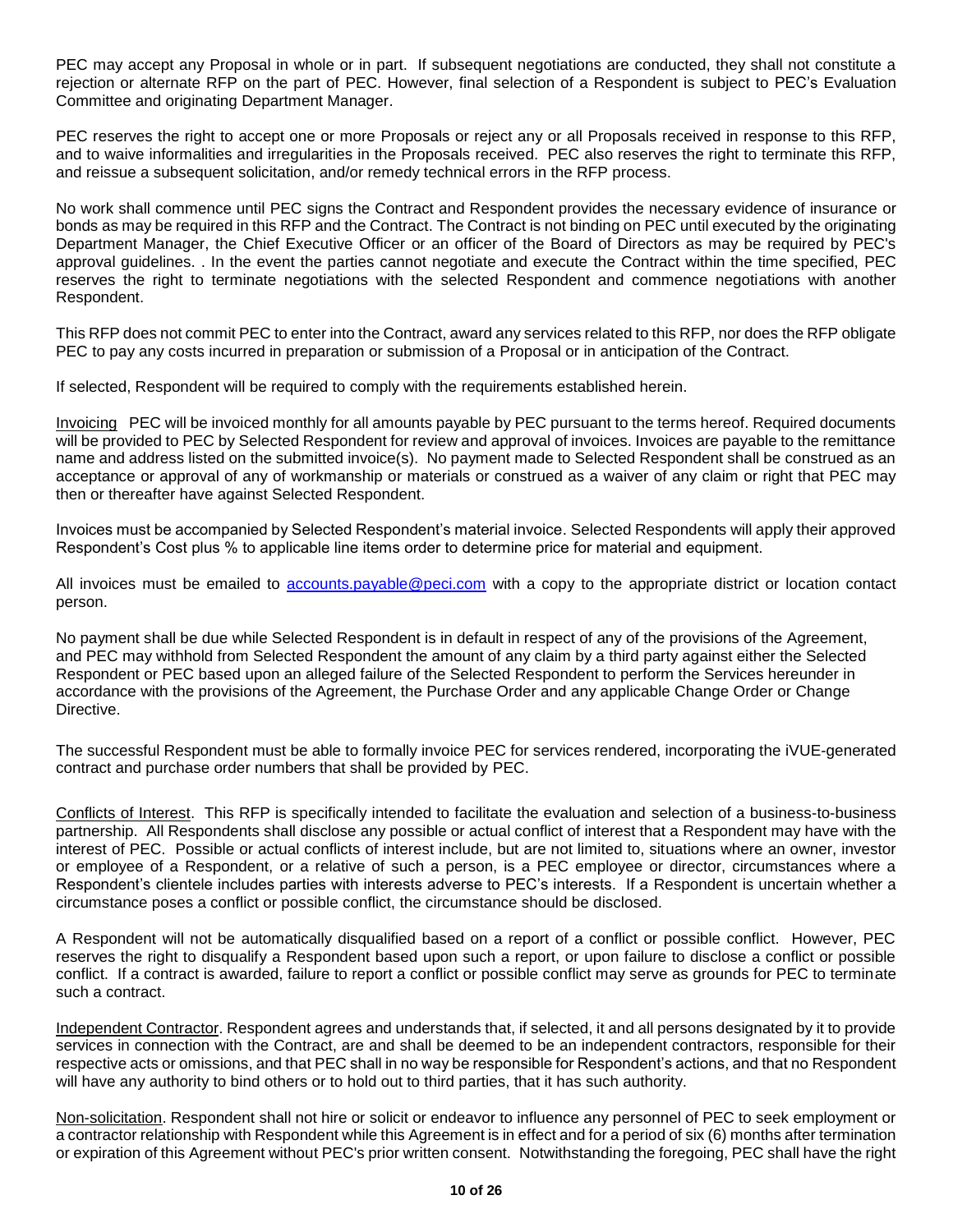to hire any individual who, without other solicitation, responds to employment advertising in the newspapers, trade publications, or other public commercial media or any unsolicited walk-in candidates.

Other Contracts. PEC may undertake or award other contracts for additional work at or near the site of Project under this Agreement. Respondent shall fully cooperate with the other contractors and with PEC and shall carefully adapt scheduling and performing the Services under this Agreement to accommodate the additional work, heeding any direction that may be provided by PEC. Respondent shall not commit or permit any act that will interfere with the performance of work by any other contractor or by PEC's employees.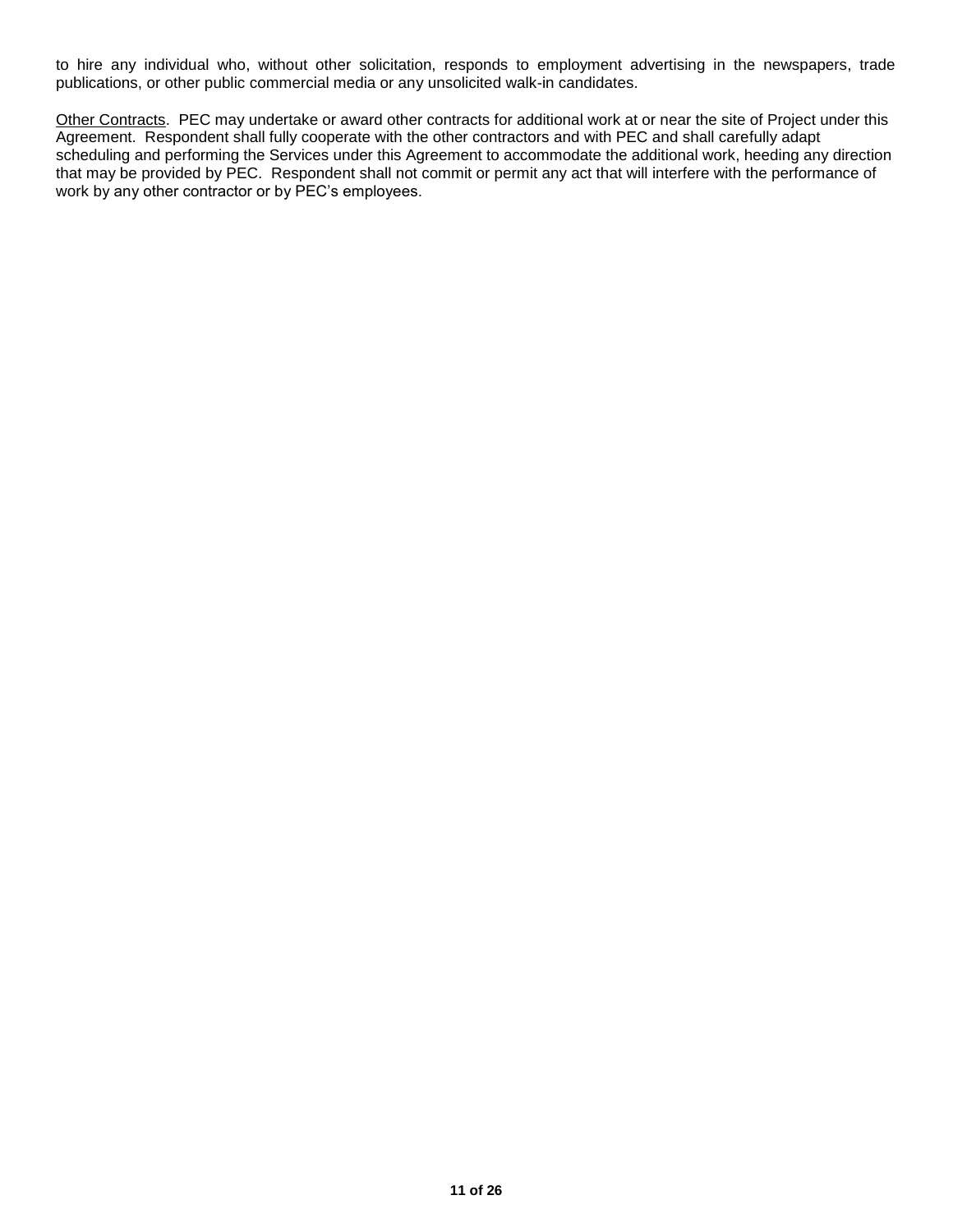## **014 – SCHEDULE OF EVENTS**

| <b>RFP Release Date</b>         | Wednesday, March 7, 2018                           |
|---------------------------------|----------------------------------------------------|
|                                 |                                                    |
| R.S.V.P. for Mandatory Pre-     | Tuesday, March 20, 2018, 9:00 a.m., Central Time   |
| Submittal Conference Call       |                                                    |
| Mandatory Pre-Submittal         | Tuesday, March 20, 2018, 11:00 a.m., Central Time  |
| Conference Call                 |                                                    |
| <b>Final Questions Accepted</b> | Thursday, March 22, 2018, 11:00 a.m., Central Time |
|                                 |                                                    |
| Proposal Due                    | Thursday, March 29, 2018,11:00 a.m., Central Time  |
|                                 |                                                    |

<span id="page-11-0"></span>Following is a list of **projected dates/times** with respect to this RFP: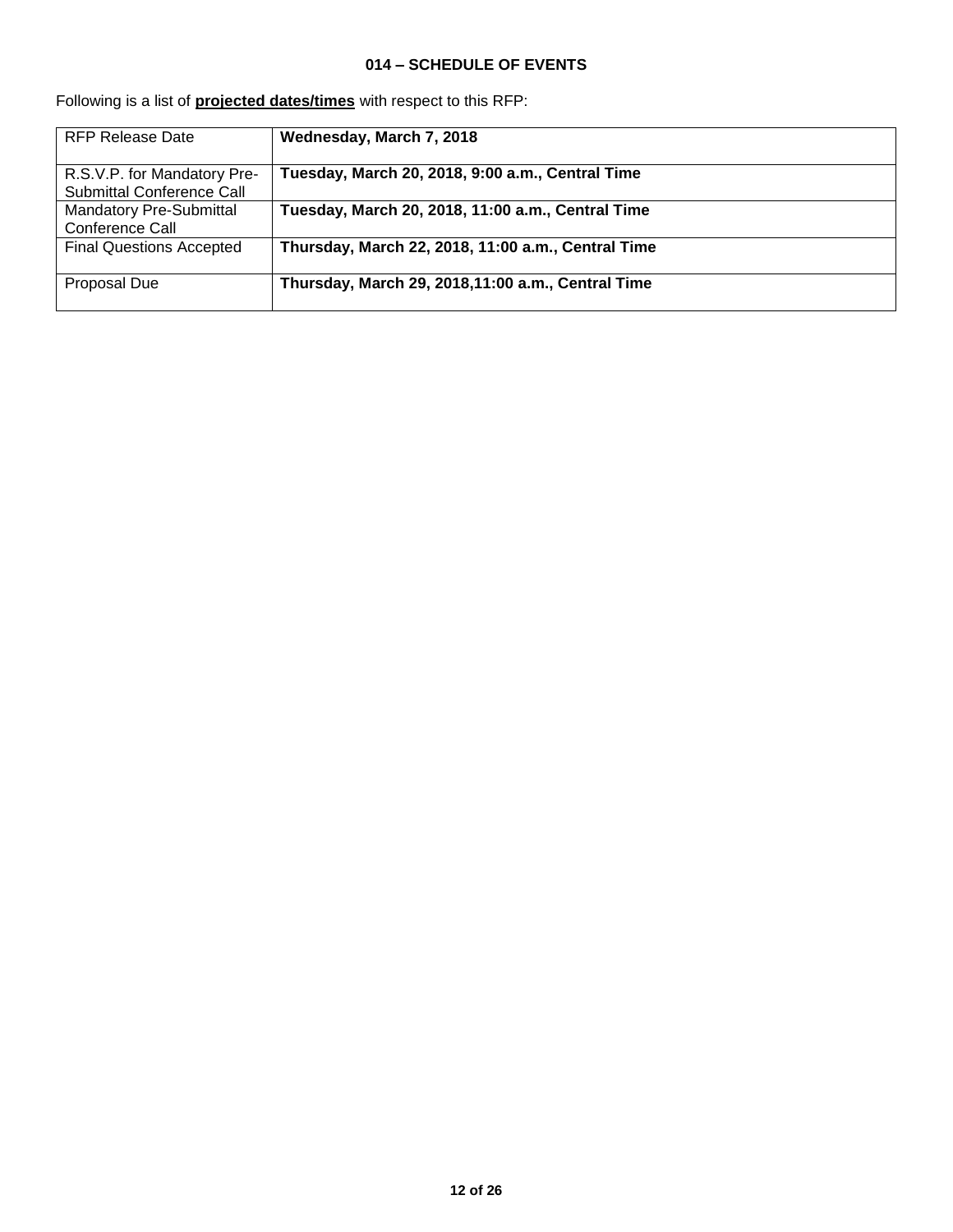## <span id="page-12-0"></span>**– RFP EXHIBITS**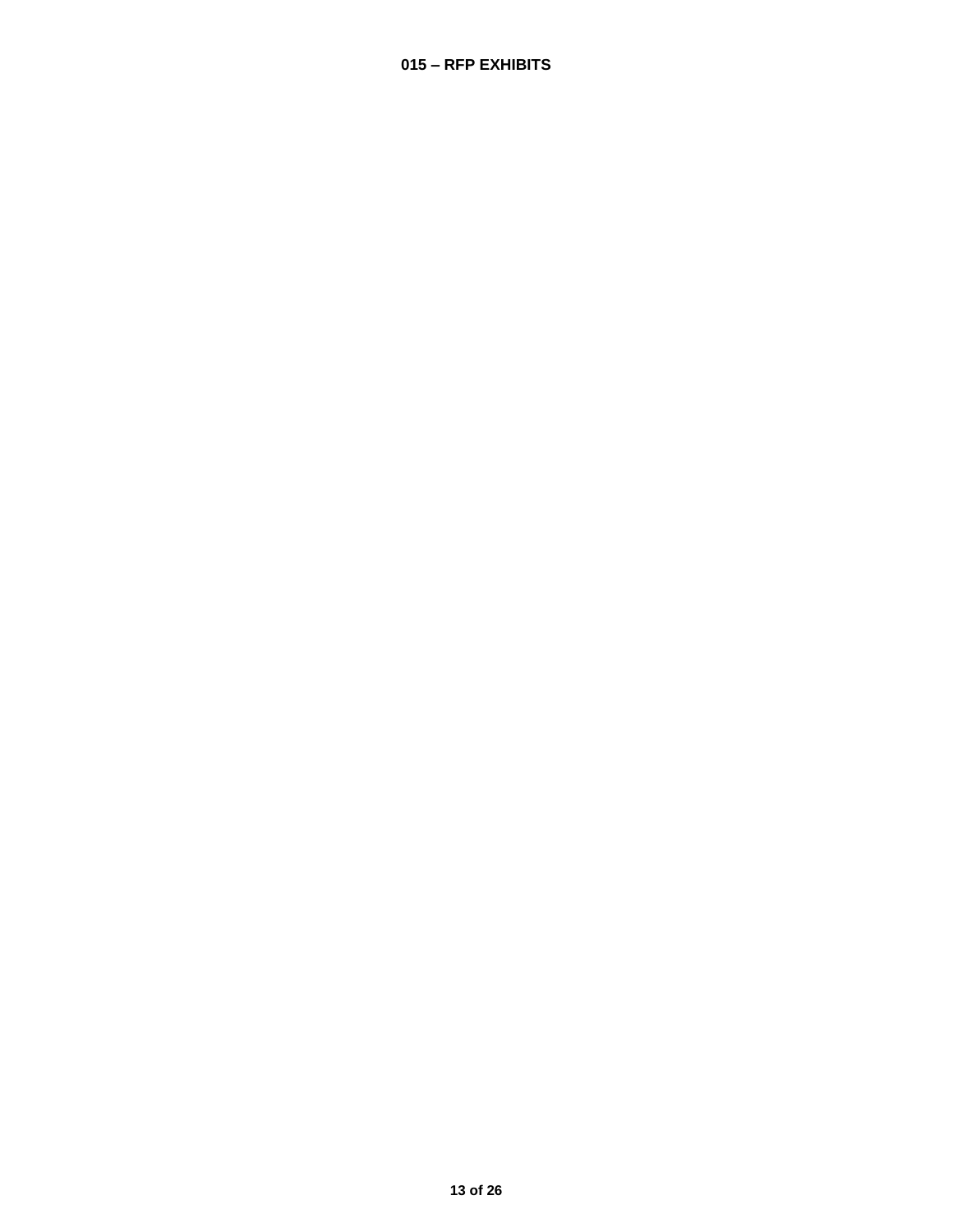## **RFP EXHIBIT 1**

## **INSURANCE REQUIREMENTS**

If selected to provide the services described in this RFP, Respondent shall be required to comply with the insurance requirements set forth below:

## **INSURANCE**

Respondent shall maintain or cause to be maintained the insurance required herein, together with any other type of insurance required by the Contract, with the following requirements and at the levels as provided below:

- 1. Policies shall be issued by insurance companies rated "A-/VII" or better, by Best's Insurance Guide and Key Ratings (or, if Best's Insurance Guide and Key Ratings is no longer published, an equivalent rating by another nationally recognized insurance rating agency of similar standing) or other insurance companies of recognized responsibility satisfactory to PEC, until all obligations of Respondent pursuant to the Contract have been fully discharged, unless otherwise stated herein.
- 2. Respondent shall obtain and maintain the insurance coverage specified below on an occurrence-basis, with the exception of Professional Liability insurance which may be on a claims-made basis. If Professional Liability insurance is provided on a claims-made form, then the insurance coverage must continue for a minimum period of two (2) years beyond the expiration or termination of the Contract, and any retroactive date must coincide with or predate the Effective Date.
- 3. Respondent shall require any subcontractors to provide and maintain during the term of their agreements the insurance coverages specified as follows, with limits of liability deemed appropriate by Respondent. In the event work is performed by a subcontractor, Respondent shall be primarily responsible for any liability arising directly or indirectly out of the services performed that is not otherwise covered by any subcontractor's insurance.
- 4. THE COVERAGE SHALL NOT BE CONSTRUED AS ESTABLISHING OR LIMITING RESPONDENT'S LIABILITY.
- 5. PEC shall be listed as an "additional insured" on all policies other than the Workers' Compensation and Professional Liability policies.
- 6. Respondent for itself and its insurers hereby waives subrogation against PEC, its directors, officers, employees and agents.
- 7. If Respondent fails to meet the requirements herein, PEC may suspend the Contract, withhold payments or terminate the Contract for breach.
- 8. PEC's receipt of or failure to object to any insurance certificates or policies submitted by Respondent or its subcontractors does not release or diminish in any manner the liability or obligations of Respondent or its subcontractors or constitute a waiver of any of the insurance requirements under this Contract.
- 9. All policies will be endorsed to specify that they are primary to and not excess to or on a contributing basis with any insurance or self-insurance maintained by PEC. (not applicable to Workers' Compensation insurance policies).
- 10. The policies shall also include standard severability provisions that state each insured is provided coverage as though a separate policy had been issued to each, except with respects to limits of insurance. The policies shall not contain a cross liability or cross-suit exclusion that prevents PEC from asserting claims against the Respondent or any other insured under the policies.
- 11. Respondent shall be responsible for premiums, deductibles and self-insured retentions, if any, stated in policies.
- 12. Types of Insurance and Minimum Coverage Requirements:

| <b>Type of Insurance</b>           | <b>Minimum Coverage</b>                                                                                                                                                                                                                                                                                     |
|------------------------------------|-------------------------------------------------------------------------------------------------------------------------------------------------------------------------------------------------------------------------------------------------------------------------------------------------------------|
| <b>Workers' Compensation</b><br>1. | Statutory                                                                                                                                                                                                                                                                                                   |
| <b>Employer's Liability</b><br>2.  | Not less than \$1,000,000 per occurrence and<br>\$1,000,000 per disease/each employee.                                                                                                                                                                                                                      |
| 3. Commercial General Liability    | Combined single limit of not less than \$1,000,000 per<br>occurrence and \$2,000,000 in the aggregate,<br>including endorsements for Premises/Operations,<br>Personal Injury Liability, Independent Respondents<br>Liability, Broad Form Property Damage Liability<br>including<br>Completed<br>Operations, |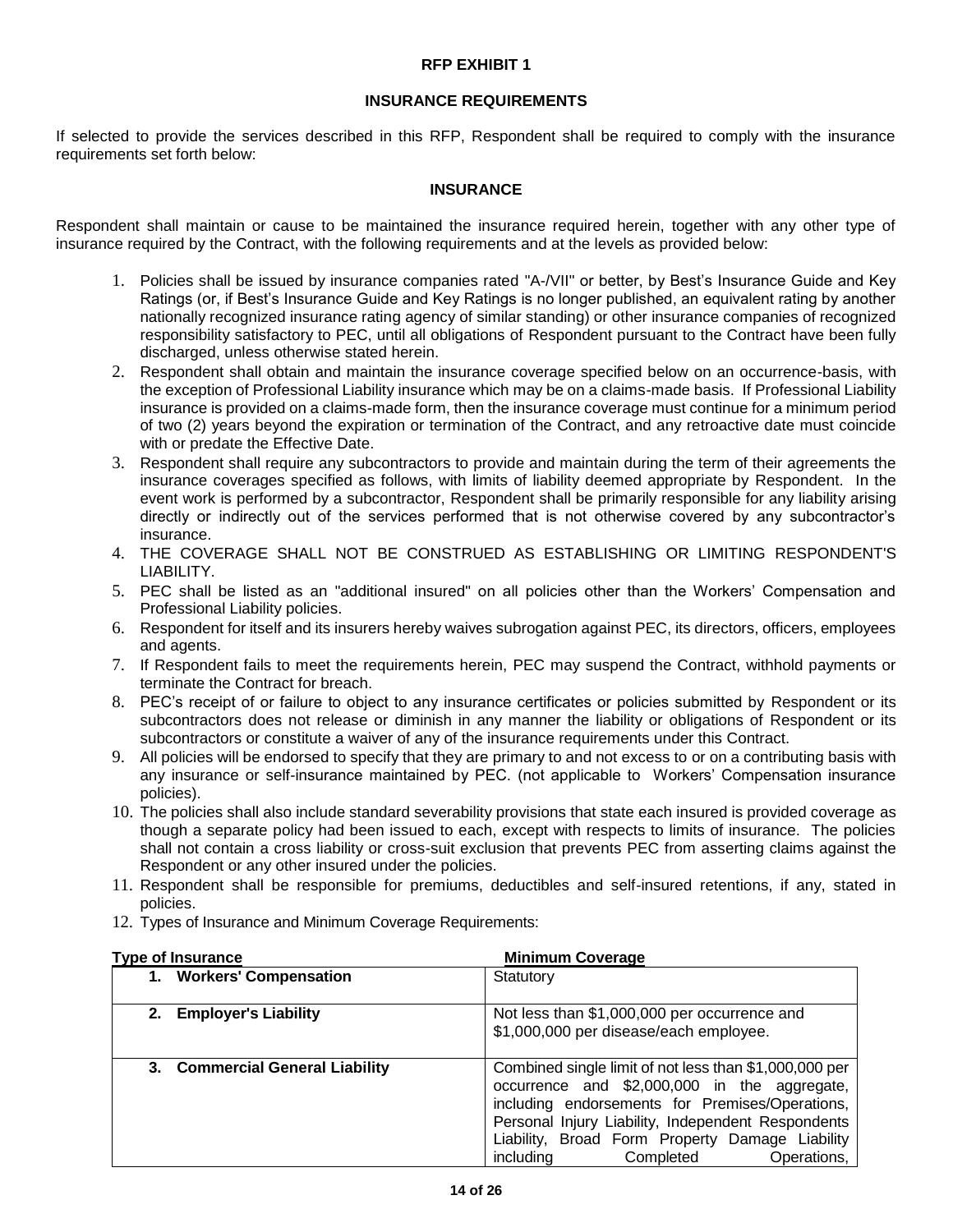| <b>Automobile Liability</b><br>4.        | Products/Completed<br>Explosion,<br>Operations,<br>Collapse and Underground Property<br>Damage<br>Liability, Blanket Contractual Liability assumed in the<br>Contract, including indemnification liability, and<br>Completed Operations Coverage (minimum 2 years<br>past completion of Project) and endorsed to provide<br>that aggregates limits apply on a per project basis. In<br>the event the Respondent will use herbicide or<br>pesticide, an endorsement for herbicide and pesticide<br>applicator coverage and referenced on the certificate<br>of insurance. |
|------------------------------------------|--------------------------------------------------------------------------------------------------------------------------------------------------------------------------------------------------------------------------------------------------------------------------------------------------------------------------------------------------------------------------------------------------------------------------------------------------------------------------------------------------------------------------------------------------------------------------|
|                                          | (owned, hired and non-owned, leased); with a<br>combined single limit of not less than \$1,000,000                                                                                                                                                                                                                                                                                                                                                                                                                                                                       |
| <b>Professional Liability</b><br>5.      | If Respondent performing design, engineering or<br>other professional services, with limits of at least<br>\$1,000,000 for each occurrence and \$1,000,000 in<br>the aggregate                                                                                                                                                                                                                                                                                                                                                                                           |
| 6. Umbrella Insurance (Excess Liability) | Provides coverage at least as broad as and<br>applies in excess and follows form of the<br>primary liability coverages required above<br>with minimum limits of \$5,000,000 per<br>occurrence                                                                                                                                                                                                                                                                                                                                                                            |
| 7. Pollution Liability Insurance         | Covering losses caused by pollution conditions that<br>arise from the operations of Respondent coverage of<br>not less than \$1,000,000 per occurrence and in the<br>aggregate.                                                                                                                                                                                                                                                                                                                                                                                          |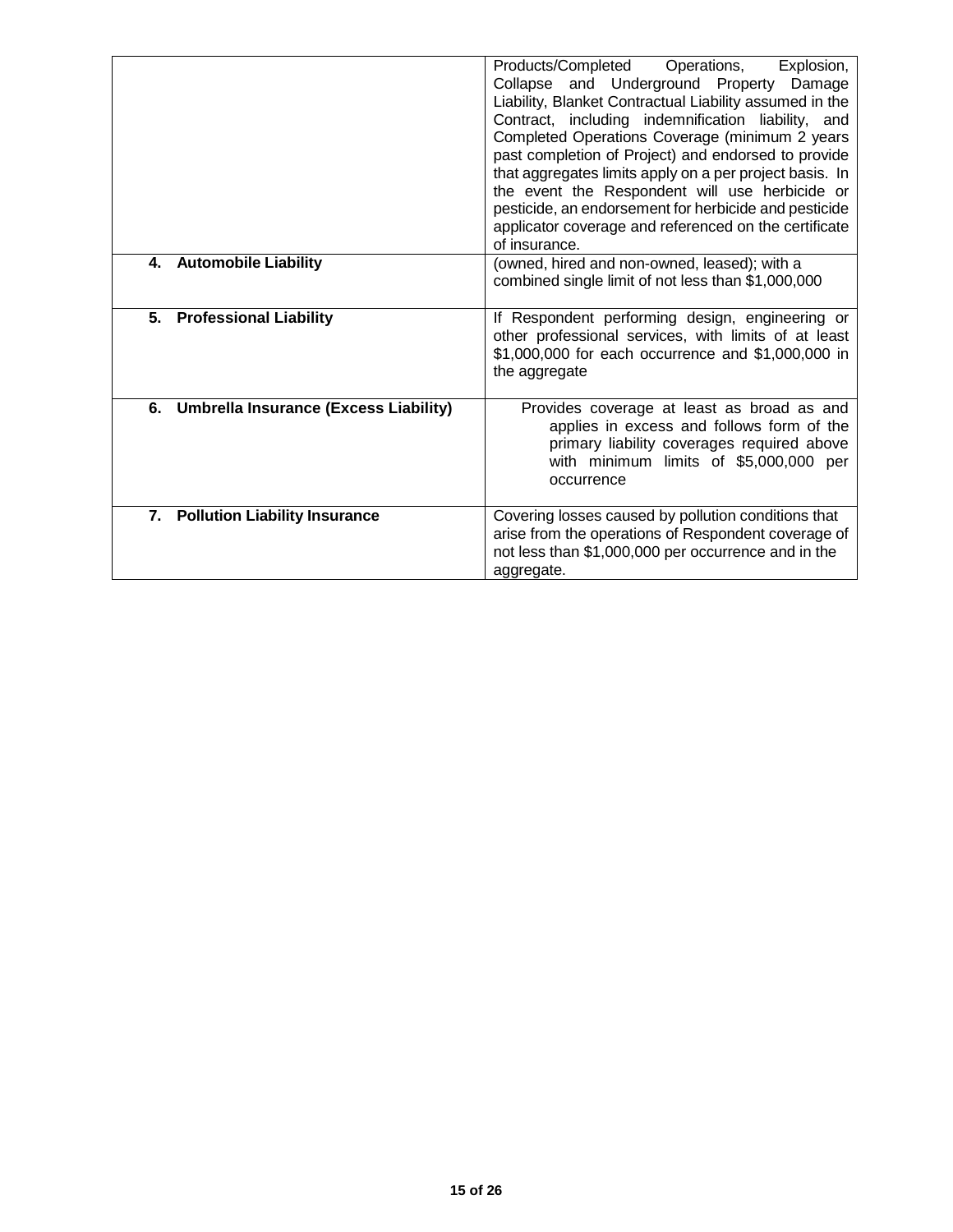#### **RFP EXHIBIT 2**

#### **INDEMNIFICATION REQUIREMENTS**

If selected to provide the services described in this RFP, Respondent shall be required to comply with the indemnification requirements set forth below and as to any intellectual property rights as may have been previously described in this RFP:

#### **INDEMNIFICATION**

**RESPONDENT covenants and agrees to FULLY INDEMNIFY, DEFEND and HOLD HARMLESS, PEC and its employees, officers, directors, agents and representatives of PEC, individually and collectively, from and against any and all costs, claims, liens, damages, losses, expenses, fees (including reasonable attorney fees), fines, penalties, proceedings, actions, demands, causes of action, liability and suits of any kind and nature, including but not limited to, personal or bodily injury, death and property damage, made upon PEC directly or indirectly arising out of, resulting from or related to RESPONDENT'S activities under the Contract, including any acts or omissions of Respondent, any agent, officer, director, representative, employee, consultant or subcontractor of Respondent, and their respective officers, agents, employees, directors and representatives while in the exercise of the rights or performance of the duties under the Contract. The indemnity provided for in this paragraph shall not apply to any liability resulting from the negligence or willful misconduct of PEC, its directors, officers or employees, in instances where such negligence or willful misconduct causes personal injury, death, or property damage. IN THE EVENT RESPONDENT AND PEC ARE FOUND JOINTLY LIABLE BY A COURT OF COMPETENT JURISDICTION, LIABILITY SHALL BE APPORTIONED COMPARATIVELY IN ACCORDANCE WITH THE LAWS FOR THE STATE OF TEXAS, WITHOUT, HOWEVER, PEC WAIVING ANY DEFENSES OF THE PARTIES UNDER TEXAS LAW. In addition, RESPONDENT agrees to INDEMNIFY, DEFEND, AND HOLD PEC HARMLESS from any claim involving patent infringement, trademarks, trade secrets, and copyrights on goods or services supplied. This provision survives the termination of the Contract.**

<span id="page-15-0"></span>The provisions of this INDEMNITY are solely for the benefit of the parties hereto and not intended to create or grant any rights, contractual or otherwise, to any other person or entity. RESPONDENT shall advise PEC in writing within 24 hours of any claim or demand against PEC or RESPONDENT known to RESPONDENT related to or arising out of RESPONDENT's activities under the Contract and shall see to the investigation and defense of such claim or demand at RESPONDENT's cost. PEC shall have the right, at its option and at its own expense, to participate in such defense without relieving RESPONDENT of any of its obligations under this paragraph.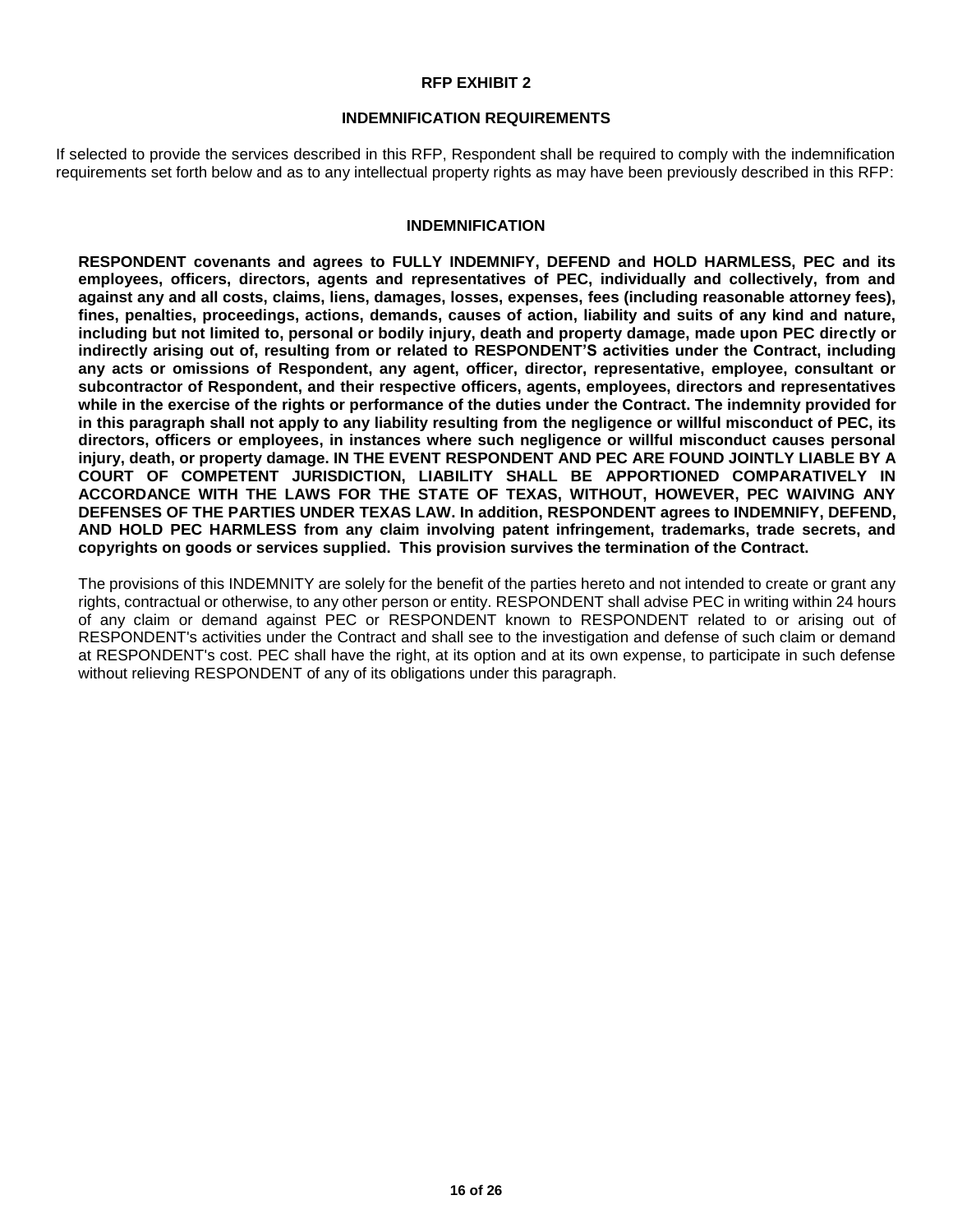## **016 – RFP ATTACHMENTS**

**PLEASE NOTE: RFP ATTACHMENTS ARE PROVIDED ON A SEPARATE WORD FORMAT FOR YOUR RESPONSE**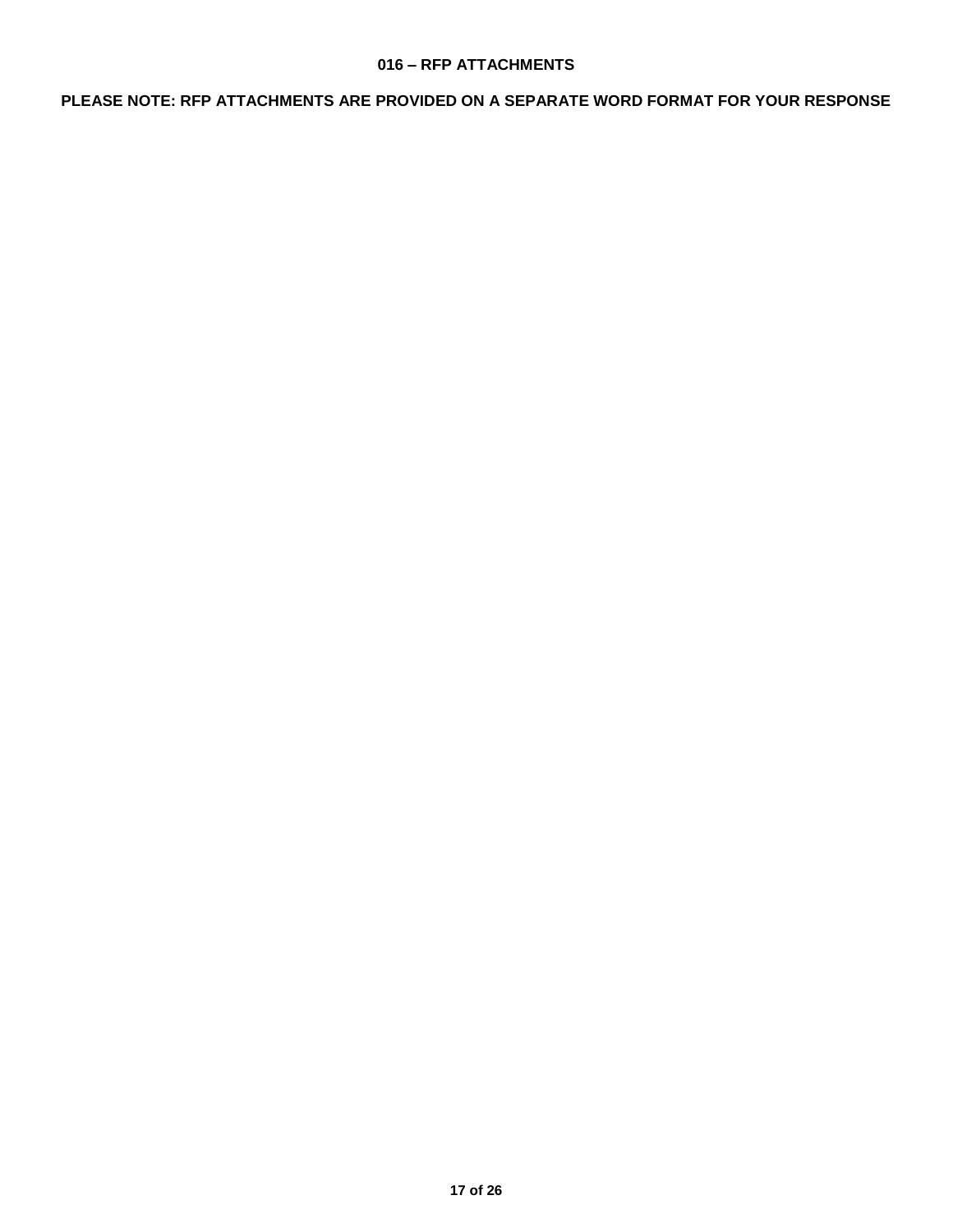## **RFP ATTACHMENT A, PART ONE**

# **GENERAL INFORMATION FORM**

 **Respondent Questionnaire:** Provide the following information regarding the Respondent.

(NOTE: If Respondent is proposing as a team or joint venture with each entity signing the Contract, if awarded, each should complete this information. Sub-contractors are not co-Respondents and should not be identified here.

| Question                                                                                 | Response |
|------------------------------------------------------------------------------------------|----------|
| Respondent Name: (NOTE: Give exact legal name as it will                                 |          |
| appear on the contract, if awarded.)                                                     |          |
| Principal Address, City, State, and Zip Code                                             |          |
| Telephone No:                                                                            |          |
| Fax No:                                                                                  |          |
| Website address:                                                                         |          |
| Year established:                                                                        |          |
| Provide the number of years in business under present                                    |          |
| name:                                                                                    |          |
| Social Security Number or Federal Employer                                               |          |
| <b>Identification Number</b>                                                             |          |
| <b>DUNS NUMBER:</b>                                                                      |          |
| Business Structure: Indicate the business structure of                                   |          |
| the Respondent: Individual or Sole Proprietorship (List Assumed                          |          |
| Name, if any); Partnership; Limited Liability Company, For Profit                        |          |
| Corporation; Nonprofit Corporation; Domestic; Foreign or Other (list                     |          |
| business structure)                                                                      |          |
| <b>Annual Revenue:</b>                                                                   |          |
| <b>Total Number of Employees:</b>                                                        |          |
| <b>Total Number of Current Clients/Customers:</b>                                        |          |
| Briefly describe other lines of business that the company                                |          |
| is directly or indirectly affiliated with:                                               |          |
| Texas Comptroller's Taxpayer Number, if applicable                                       |          |
| NOTE: This 11-digit number is sometimes referred to as the<br>Comptroller's TIN or TID.) |          |
|                                                                                          |          |
| Briefly describe other lines of business that the company                                |          |
| is directly or indirectly affiliated with:                                               |          |
| <b>List Related Companies:</b>                                                           |          |
| Printed Name of Contract Signatory and Title:                                            |          |
| Provide any other names under which Respondent has                                       |          |
| operated within the last 10 years and length of time                                     |          |
| under for each                                                                           |          |
| Provide address of office from which this project would                                  |          |
| be managed (Address, City, State, Zip Code. Telephone                                    |          |
| No., and Fax No.)                                                                        |          |
| Contact Information: List the one person who PEC may                                     |          |
| contact concerning your proposal or setting dates for                                    |          |
| meetings. (Name, Title, Address, City, State, Zip Code,                                  |          |
| Telephone No., and E-mail Address)                                                       |          |
| Does Respondent anticipate any mergers, transfer of                                      |          |
| organization ownership, management reorganization, or                                    |          |
| departure of key personnel within the next twelve (12)                                   |          |
| months?                                                                                  |          |
| Is Respondent authorized and/or licensed to do business                                  |          |
| in Texas? (If "Yes", list authorizations/licenses)                                       |          |
|                                                                                          |          |
| Where is the Respondent's corporate headquarters                                         |          |
| located?                                                                                 |          |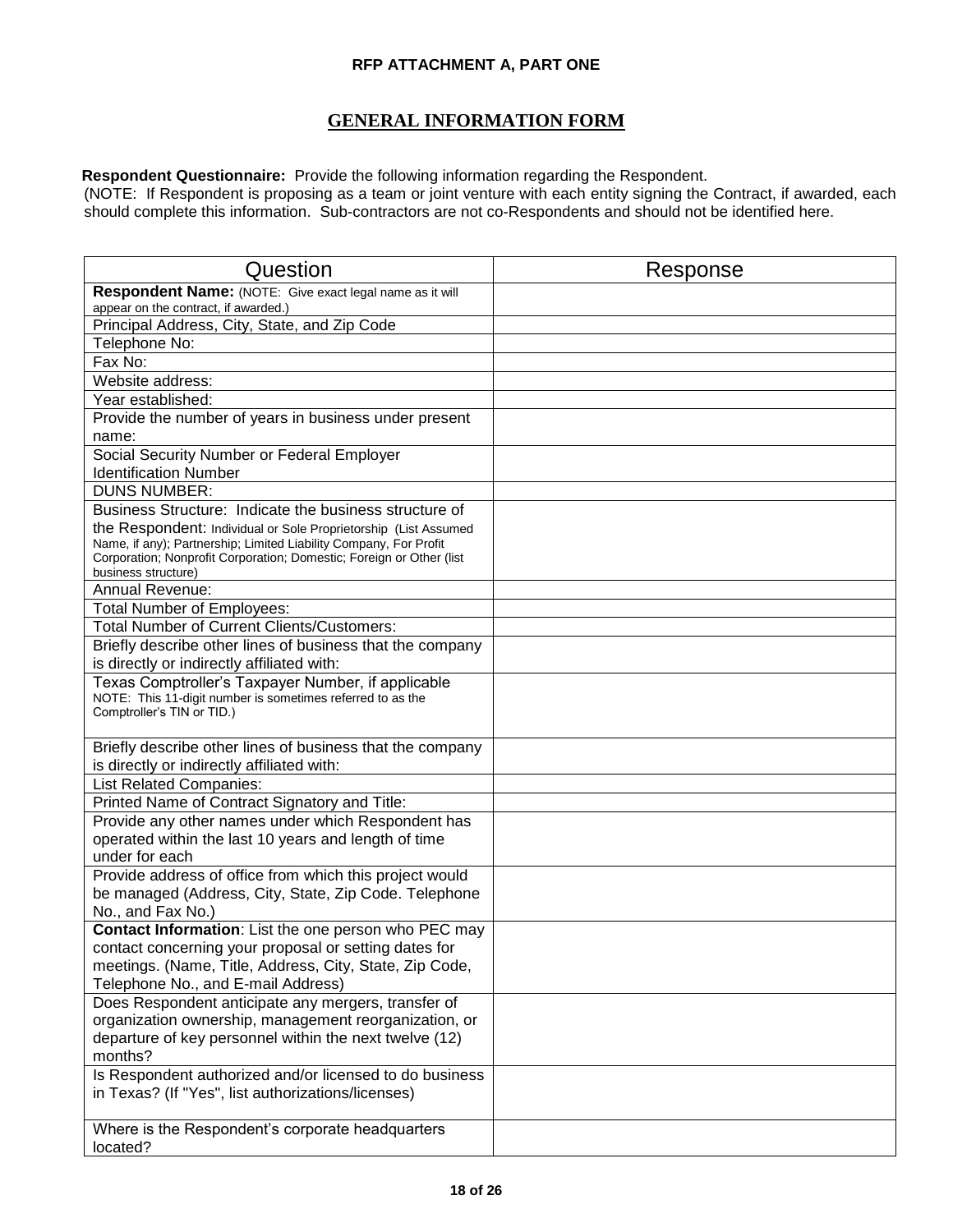| Question                                                   | Response                                                 |
|------------------------------------------------------------|----------------------------------------------------------|
| Local/County Operation: Does the Respondent have           |                                                          |
| an office located in Texas (If yes, please indicate how    |                                                          |
| long has the Respondent conducted business in its          |                                                          |
| Texas office and state the number of full-time employees   |                                                          |
| at the Texas office)                                       |                                                          |
| Debarment/Suspension Information: Has the                  |                                                          |
| Respondent or any of its principals been debarred or       |                                                          |
| suspended from contracting with any public entity? If      |                                                          |
| "Yes", identify the public entity and the name and current |                                                          |
| phone number of a representative of the public entity      |                                                          |
| familiar with the debarment or suspension, and state the   |                                                          |
| reason for or circumstances surrounding the debarment      |                                                          |
| or suspension, including but not limited to the period of  |                                                          |
| time for such debarment or suspension.                     |                                                          |
| Surety Information: Has the Respondent ever had a          |                                                          |
| bond or surety canceled or forfeited?                      |                                                          |
| Bankruptcy Information: Has the Respondent ever            |                                                          |
| been declared bankrupt or filed for protection from        |                                                          |
| creditors under state or federal proceedings? If "Yes",    |                                                          |
| state the date, court, jurisdiction, cause number, amount  |                                                          |
| of liabilities and amount of assets.                       |                                                          |
| <b>Tax Lien Information.</b>                               | <b>Complete the Litigation Disclosure Form as Needed</b> |
| Disciplinary Action: Has the Respondent ever               |                                                          |
| received any disciplinary action, or any pending           |                                                          |
| disciplinary action, from any regulatory bodies or         |                                                          |
| professional organizations? If "Yes", state the name of    |                                                          |
| the regulatory body or professional organization, date     |                                                          |
| and reason for disciplinary or impending disciplinary      |                                                          |
| action                                                     |                                                          |
| <b>Litigation Information.</b>                             | <b>Complete the Litigation Disclosure Form as Needed</b> |
| Previous Contracts: Has the Respondent ever failed to      |                                                          |
| complete any contract awarded? If "Yes", state the         |                                                          |
| name of the organization contracted with, services         |                                                          |
| contracted, date, contract amount and reason for failing   |                                                          |
| to complete the contract.                                  |                                                          |
| Has any officer or partner proposed for this assignment    |                                                          |
| ever been an officer or partner of some other              |                                                          |
| organization that failed to complete a contract? If "Yes", |                                                          |
| state the name of the individual, organization contracted  |                                                          |
| with, services contracted, date, contract amount and       |                                                          |
| reason for failing to complete the contract.               |                                                          |
| Has any officer or partner proposed for this assignment    |                                                          |
| ever failed to complete a contract handled in his or her   |                                                          |
| own name? If "Yes", state the name of the individual,      |                                                          |
| organization contracted with, services contracted, date,   |                                                          |
| contract amount and reason for failing to complete the     |                                                          |
| contract. If "Yes", state the name of the individual,      |                                                          |
| organization contracted with, services contracted, date,   |                                                          |
| contract amount and reason for failing to complete the     |                                                          |
| contract.                                                  |                                                          |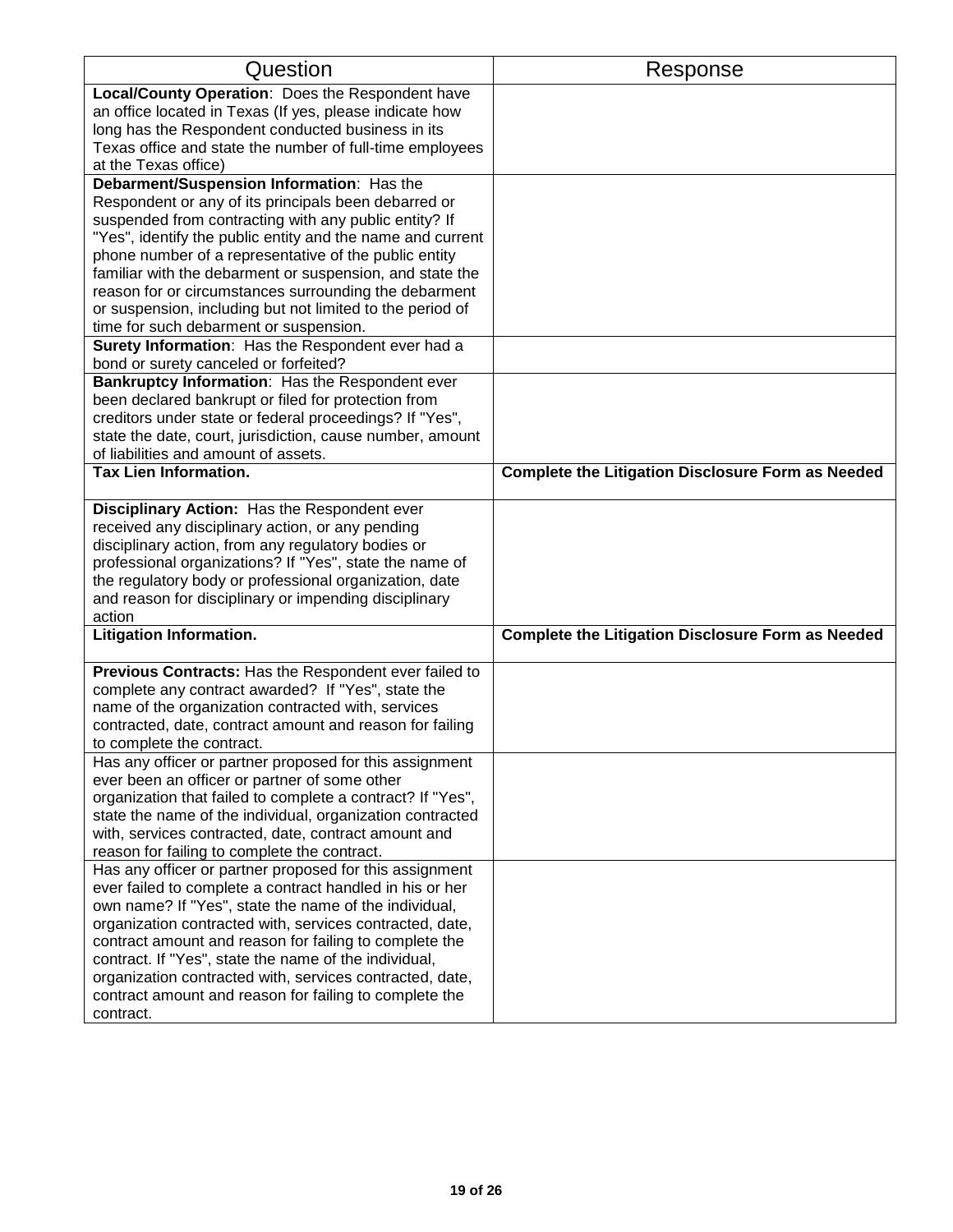## **REFERENCES**

Provide three (3) references, that Respondent has provided services to within the past three (3) years. The contact person named should be familiar with the day-to-day management of the contract and be willing to respond to questions regarding the type, level, and quality of service provided. PEC employees should not be included as a reference.

| Reference No. 1:                      |  |
|---------------------------------------|--|
| Firm/Company Name:                    |  |
| <b>Contact Name and Title:</b>        |  |
| Address, City, State, Zip Code:       |  |
| Telephone No:                         |  |
| Fax No:                               |  |
| E-mail Address:                       |  |
| Date and Type of Service(s) Provided: |  |

| <b>Reference No. 2:</b>               |  |
|---------------------------------------|--|
| Firm/Company Name:                    |  |
| Contact Name and Title:               |  |
| Address, City, State, Zip Code:       |  |
| Telephone No:                         |  |
| Fax No:                               |  |
| E-mail Address:                       |  |
| Date and Type of Service(s) Provided: |  |

| <b>Reference No. 3:</b>               |  |
|---------------------------------------|--|
| Firm/Company Name:                    |  |
| <b>Contact Name and Title:</b>        |  |
| Address, City, State, Zip Code:       |  |
| Telephone No:                         |  |
| Fax No:                               |  |
| E-mail Address:                       |  |
| Date and Type of Service(s) Provided: |  |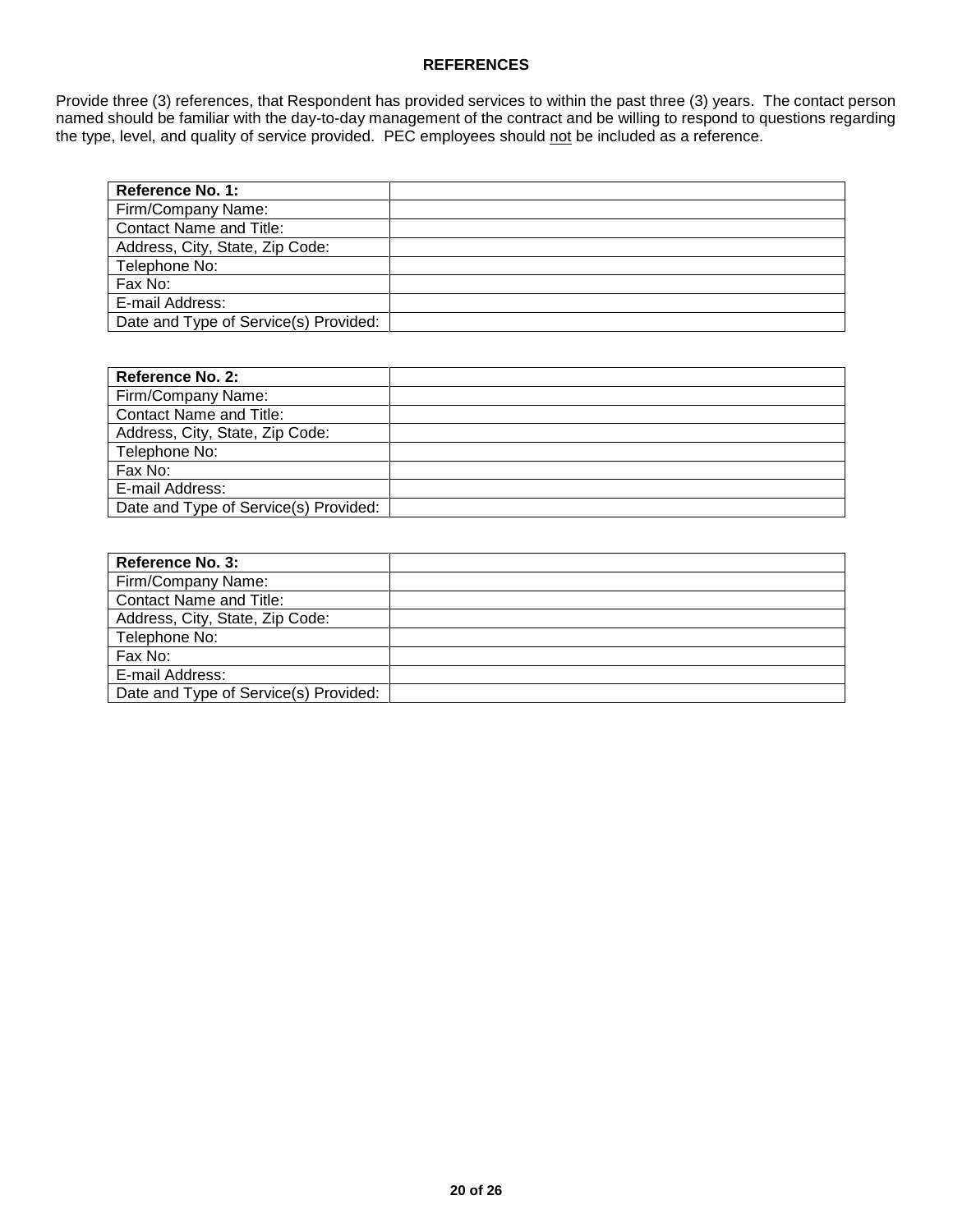#### **RFP ATTACHMENT A, PART TWO**

#### **EXPERIENCE, BACKGROUND, QUALIFICATIONS (40 Points)**

Prepare and submit narrative responses to address the following items. If Respondent is proposing as a team or joint venture, provide the same information for each member of the team or joint venture.

- 1. Describe Respondent's experience relevant to the Scope of Services requested by this RFP. List and describe relevant projects of similar size and scope performed over the past four years. Identify associated results or impacts of the project/work performed.
- 2. If Respondent is proposing as a team or joint venture or has included sub-contractors, describe the rationale for selecting the team and the extent to which the team, joint ventures and/or sub-contractors have worked together in the past.
- 3. Identify the number and professional qualifications of staff to be assigned to the project and relevant experience on projects of similar size and scope.
- 4. State the primary work assignment and the percentage of time key personnel will devote to the project if awarded the contract.
- 5. Additional Information. Identify any additional skills, experiences, qualifications, and/or other relevant information about the Respondent's qualifications.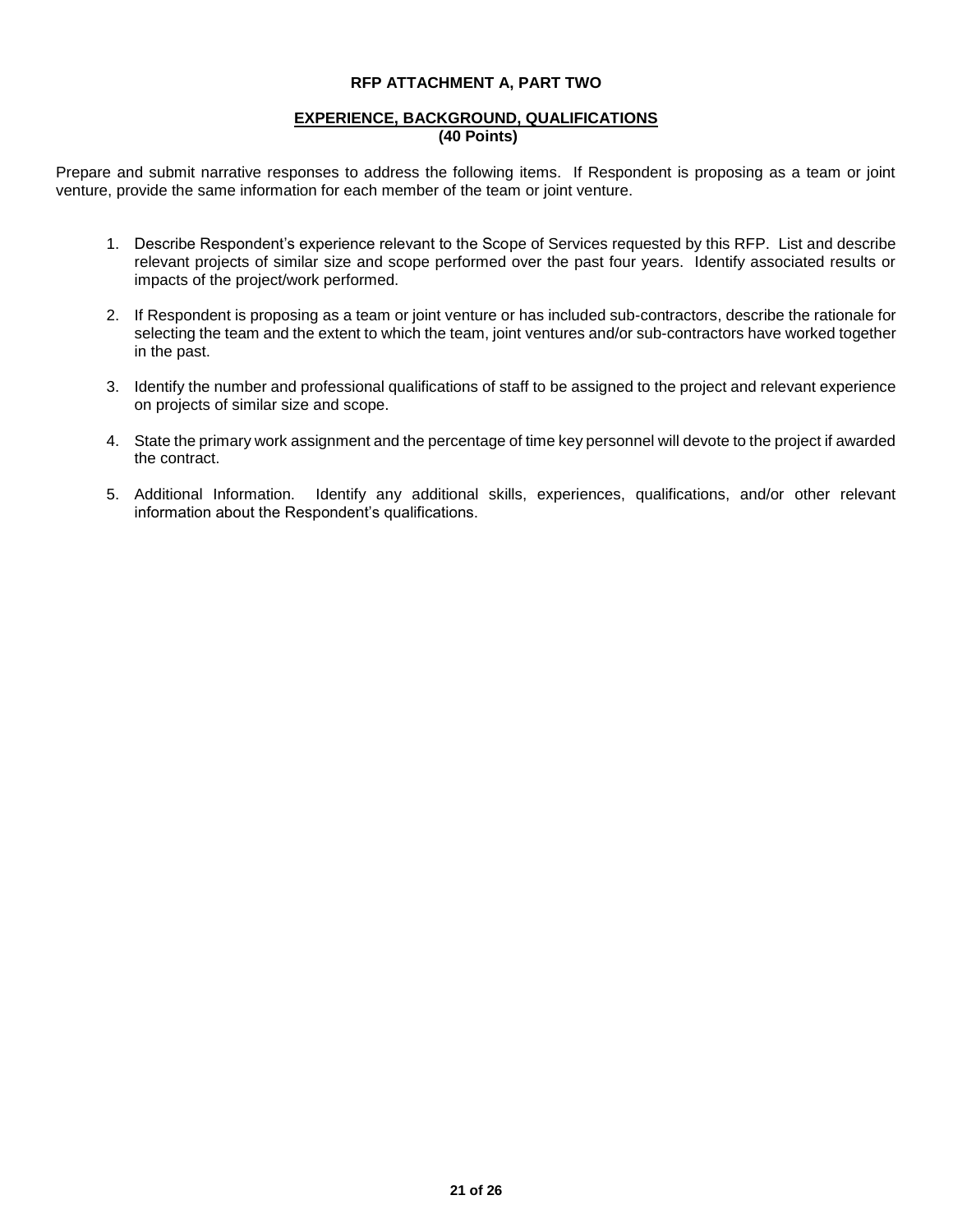#### **RFP ATTACHMENT A, PART THREE**

#### **APPROACH PLAN (40 Points)**

**Proposed Plan** Prepare and submit narrative responses to address the following items. Responses to questions listed in Attachment A – Part Three should be limited to a total of ten (10) pages. If Respondent is proposing as a team or joint venture, provide the same information for each member of the team or joint venture.

- 1. Implementation and Training Plan Describe the proposed plan to implement the application and include suggested training for application administration. Provide sufficient detail regarding a typical implementation timeline, service categories, specific tasks, and staff assigned.
- 2. Operating/Support/Maintenance Plan Describe the proposed plan to provide operational support and maintenance of the application throughout term of the contract. Identify proposed tasks and schedule.
- 3. Additional Information Provide any additional plans and/or relevant information about Respondent's approach to providing the required services or goods as well as any known thresholds (concurrent user, limitation with max open tickets,…) that would limit or restrict the application's performance.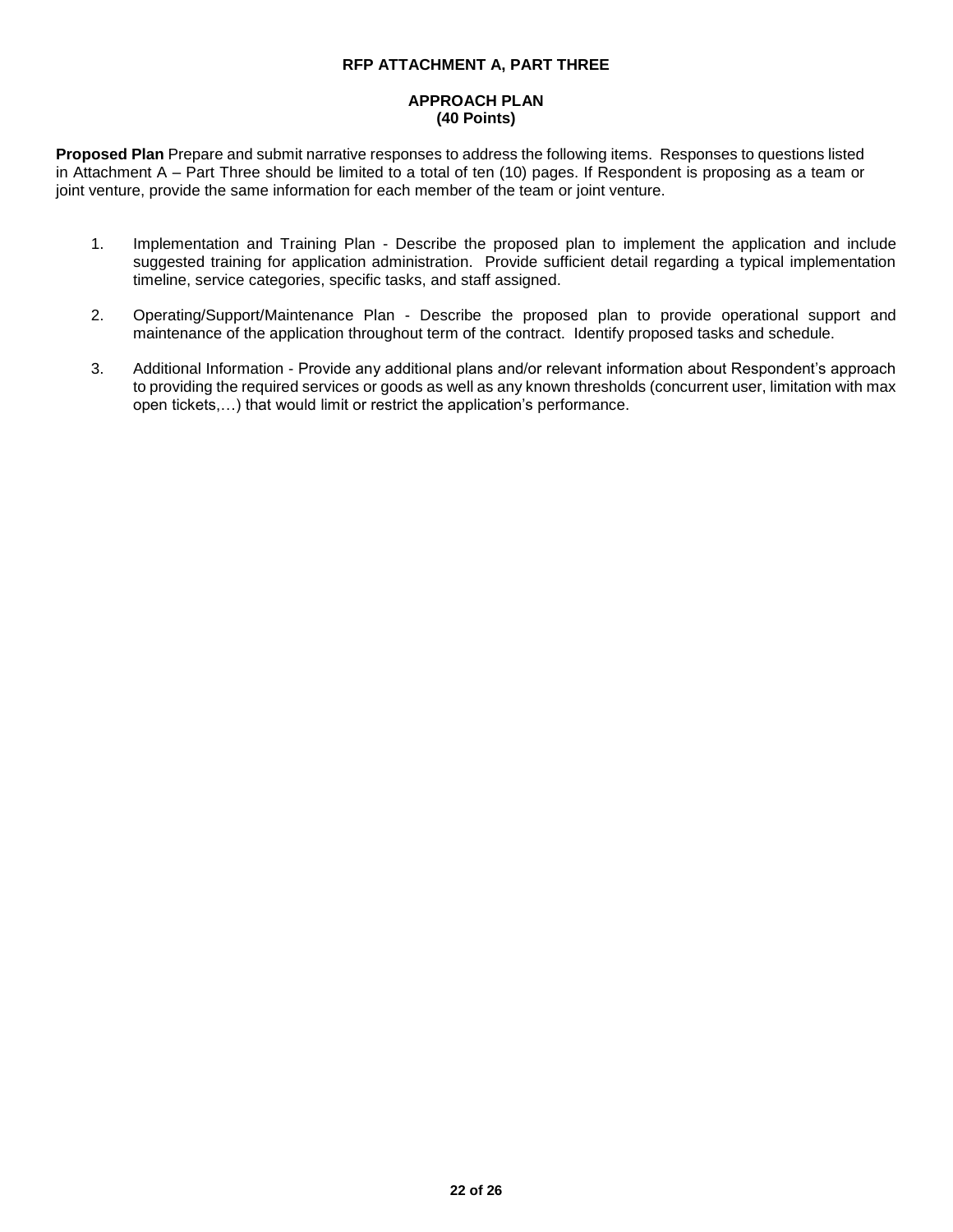#### **RFP ATTACHMENT B**

#### **PRICING SCHEDULE (20 Points)**

## 1. Fee/Rate Structure:

What is your cost model and typical billing structure for the solution (i.e. per user(concurrent or named) licensing, data volume stored, fixed subscription rate)?

#### 2. Planning/Design:

What is the cost for planning and design sessions?

## 3. Training:

What training is available for system administration and what is the associated cost?

## 4. Configuration:

If you perform initial configuration of the solution, what is the cost?

## 5. Integration:

If system integration is possible, what is the typical cost?

## 6. Implementation:

- a) If your team performs the actual implementation activities, what is the cost?
- b) What implementation options are available for your solution?

c) Can your solution be implemented in phases (i.e., base implementation, system integration) or only as a complete solution?

#### 7. Ongoing Maintenance and Support:

What is the cost for ongoing maintenance, including updates and support, and what is the billing structure?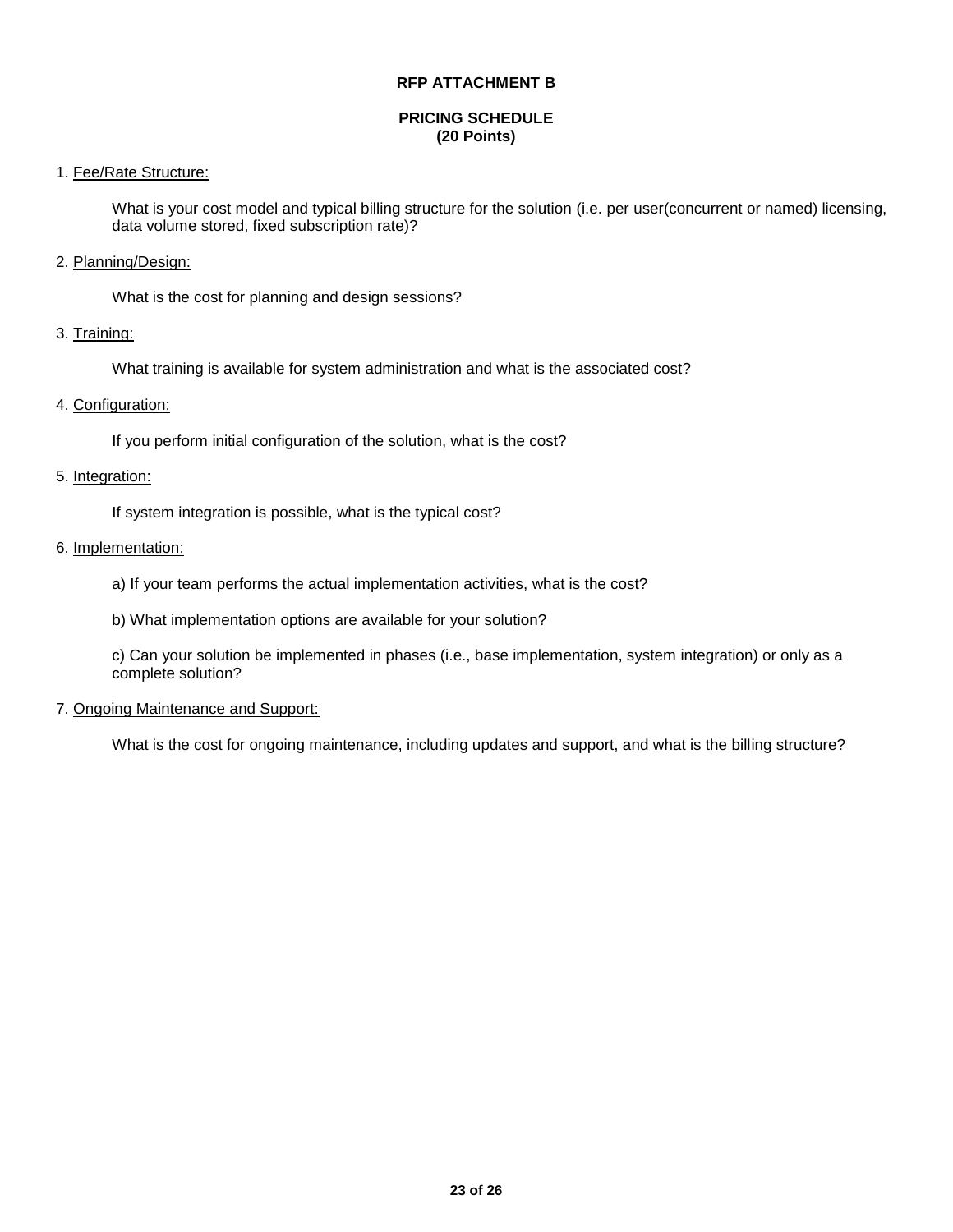## **RFP ATTACHMENT C**

## **LITIGATION DISCLOSURE FORM**

**Respond to each of the questions below, failure to fully and truthfully disclose the information required by this Litigation Disclosure Form may result in the disqualification of your proposal from consideration or termination of the contract, once awarded.**

If you have answered "Yes" to any of the questions, please indicate the name(s) of the person(s), the nature, and the status and/or outcome of the information, indictment, conviction, termination, claim or litigation, as applicable. Any such information should be provided on a separate page, attached to this form and submitted with your proposal.

| Question                                                                                                                                                                                                                       | <b>Response (Yes or No)</b> |
|--------------------------------------------------------------------------------------------------------------------------------------------------------------------------------------------------------------------------------|-----------------------------|
| Have you or any member of your Firm or Team to be<br>assigned to this engagement ever been indicted or<br>convicted of a felony or misdemeanor greater than a Class<br>C in the last five (5) years?                           |                             |
| Have you or any member of your Firm or Team to be<br>assigned to this engagement been terminated (for cause or<br>otherwise) from any work being performed for any Federal,<br>State or Local Government, or private entity?   |                             |
| Have you or any member of your Firm or Team to be<br>assigned to this engagement been involved in any claim or<br>litigation with any Federal, State or Local Government, or<br>private entity during the last ten (10) years? |                             |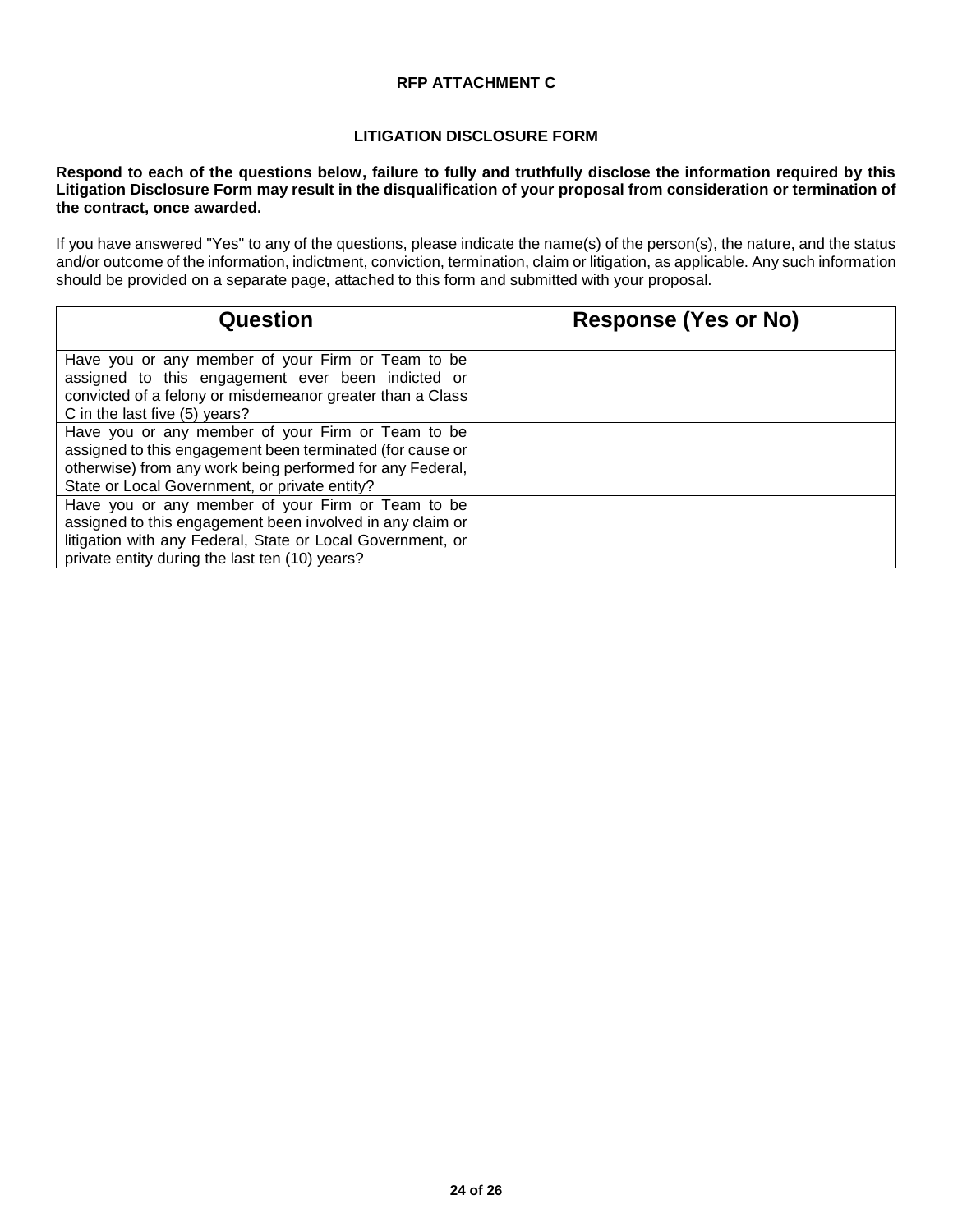#### **RFP ATTACHMENT D**

#### **SIGNATURE PAGE**

By submitting a Proposal, Respondent represents that:

If awarded a contract in response to this RFP, Respondent will be able and willing to execute a contract, with the understanding that the scope and compensation provisions will be negotiated and included in the final contract.

If Respondent is a corporation, Respondent will be required to provide a certified copy of the resolution evidencing authority to enter into the contract, if other than an officer will be signing the contract.

If awarded a contract in response to this RFP, Respondent will be able and willing to comply with the insurance and indemnification requirements set out in RFP Exhibits 1 & 2.

If awarded a contract in response to this RFP, Respondent will be able and willing to comply with all representations made by Respondent in Respondent's Proposal and during the Proposal process.

Respondent has fully and truthfully submitted a Litigation Disclosure Form with the understanding that failure to disclose any required information may result in disqualification of this Proposal from consideration.

Respondent agrees to fully and truthfully submit the General Information Form and understands that failure to fully disclose requested information may result in disqualification of this Proposal from consideration or termination of Contract, once awarded.

To comply with PEC's Restriction on Communication that prohibits a person or entity seeking a PEC contract -–or any other person acting on behalf of such a person or entity -–from contacting PEC officials or their staff after the release date of this RFP and prior to award.

(S)he is authorized to submit this proposal on behalf of the entity.

Complete the following and sign on the signature line below. Failure to properly sign and submit this Signature Page may result in rejection of your proposal.

Respondent Entity Name:

Signature: \_\_\_\_\_\_\_\_\_\_\_\_\_\_\_\_\_\_\_\_\_\_\_\_\_\_\_\_\_\_\_\_\_\_\_\_\_\_\_

\_\_\_\_\_\_\_\_\_\_\_\_\_\_\_\_\_\_\_\_\_\_\_\_\_\_\_\_\_\_\_\_\_\_\_\_\_\_\_\_\_\_\_\_\_\_

Printed Name: **Example 20** Name: **All 2008** 

 $\blacksquare$  Title:

Date: <u>\_\_\_\_\_\_\_\_\_\_\_\_\_\_</u>

(NOTE: If proposal is submitted by Co-Respondents, an authorized signature from a representative of each Co-Respondent is required. Add additional signature blocks as required.)

Co-Respondent must also log in using Co-Respondent's log-on ID and password, and submit a letter indicating that Co-Respondent is a party to Respondent's proposal and agrees to these representations and those made in Respondent's proposal. While Co-Respondent does not have to submit a copy of Respondent's proposal, Co-Respondent should answer any questions or provide any information directed specifically to Co-Respondent.

Co-Respondent Entity Name

Signature:

| <b>Printed Name:</b> |  |
|----------------------|--|
|                      |  |

| Title: |
|--------|
|--------|